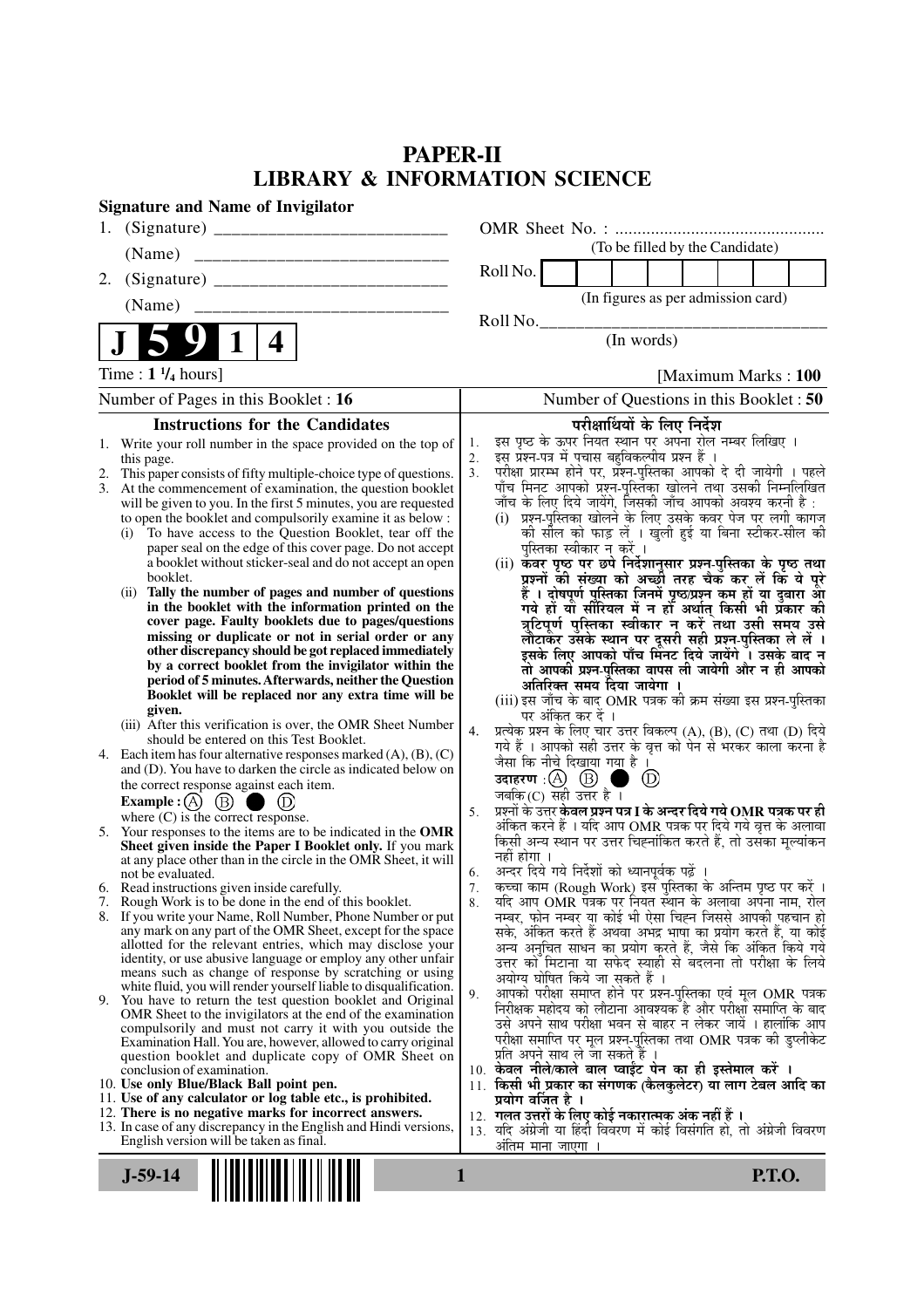#### **LIBRARY & INFORMATION SCIENCE**

#### **Paper – II**

- **Note :** This paper contains **fifty (50)** objective type questions of **two (2)** marks each. **All** questions are compulsory.
- **1.** Books of Unknown or doubtful authorship is known as :
	- (A) Apograph
	- (B) Incunabulla
	- (C) Apocryphal books
	- (D) Blue Books
- 2. If we plot 'recall' and precision on 'X' and 'Y' axis to draw a graph, then we get a
	- (A) Downward sloping straight line
	- (B) Upward sloping straight line
	- (C) 'α' shaped curve
	- (D) Hyperbola
- **3.** The term 'Literary warrant' for book classification was introduced by
	- (A) W.C.B. Sayers
	- (B) Wyndham Hulme
	- (C) J.D. Brown
	- (D) H.E. Bliss
- **4.** Under which approach of Wersig-Neveling's information theory, information is seen as static relations between physical objects which may be perceived or not ?
	- (A) The meaning approach
	- (B) The structural approach
	- (C) The process approach
	- (D) The knowledge approach
- **5.** Which information theory focuses on the purpose of communication is, to inform, instruct or motivate the receiver ?
	- (A) Shannon's Theory
	- (B) Weaver's Theory
	- (C) Ackoff's Theory
	- (D) Yovit's Theory

**Paper-II** J-59-14

- **6.** 'Noise' in Information retrieval is due
	- to (A) Precision
	-
	- (B) Recall<br>(C) Releva Relevant Information
	- (D) Redundant Information
- **7.** In which scheme of classification, special auxiliaries denote locally recurrent characteristics ?
	- (A) Deuey Decimal Classification<br>(B) Universal Decimal Classificati
	- (B) Universal Decimal Classification<br>(C) Bibliographic Classification
	- Bibliographic Classification
	- (D) Colon Classification
- **8.** Which of the following makes a network insecured ?<br>(A) Encryption
	- (A) Encryption<br>(B) Network In
	- (B) Network Interface Card (NIC)<br>(C) Password Capture
	- Password Capture
	- (D) Static Keys
- **9.** Whose model of communication of knowledge suggests that knowledge suggests that communication is an open system ?
	- (A) G. Garbner<br>(B) Juger Heber
	- Juger Hebermans
	- (C) Shannon & Weaver
	- M. Foucault
- **10.** 'Trans Border Data Flow' means<br>(A) Exchange of documents
	- $(A)$  Exchange between countries<br>(B) Free flow of
	- of information between countries
	- (C) Flow of information between countries
	- (D) Exchange of electronic information between countries
- **11.** Which of the following three types of basic languages are used in computer programming ?<br>(A) Procedural.
	- (A) Procedural, Non-procedural and Unconditional
	- (B) Zero, Low and High levels<br>(C) Machine. Assembly and
	- Machine, Assembly and High level languages
	- (D) COBOL, BASIC and C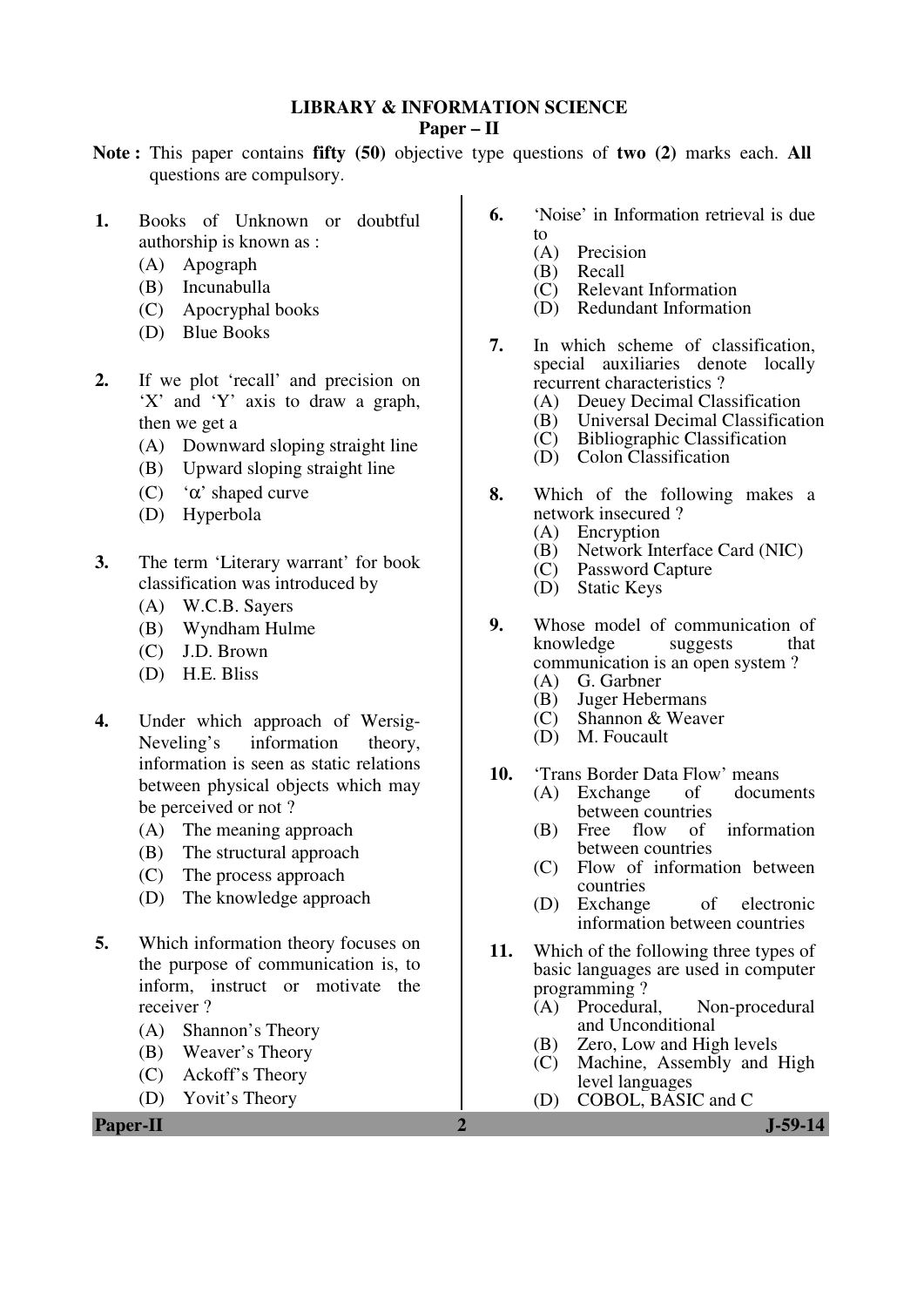# ग्रन्थालय एवं सूचना विज्ञान

## ¯ÖÏ¿®Ö¯Ö¡Ö **– II**

- <del>नोट: इस प्रश्नपत्र में **पचास (50**) बहु-</del>विकल्पीय प्रश्न हैं । प्रत्येक प्रश्न के **दो (2)** अंक हैं । सभी प्रश्न अनिवार्य हैं ।
- 1. अज्ञात या संदिग्ध लेखकत्व की पुस्तकों को क्या कहते हैं ?
	- (A) (मल की) प्रति एपोग्राफ
	- (B) इन्क्यूनैब्यूला
	- (C) संदिग्ध प्रमाण पुस्तक
	- $(D)$   $\overline{eq}$  बुक्स
- 2. यदि हम आरेख बनाने के लिये पुन:स्मृति और परिशुद्धिता को 'X' तथा 'Y' अक्ष पर अंकित करते हैं, तो हम प्राप्त करेंगे
	- $(A)$  ढलवाँ सीधी रेखा
	- (B) ऊपर की ओर जाती ढलवाँ सीधी रेखा
	- $(C)$   $\alpha$  आकार की रेखा
	- (D) अतिपरवलय
- **3.** पुस्तक के वर्गीकरण के लिये 'साहित्यिक वारेन्ट' पद किसने प्रतिपादित किया था ?
	- (A) डब्ल्यू.सी.बी. सेयर्स
	- (B) विन्धम ह्यम
	- (C) जे.डी. ब्राऊन
	- (D) एच.इ. ब्लिस
- 4. वर्ज़िग-नेवलिंग के सूचना सिद्धांत के किस उपागम के अन्तर्गत, सूचना को भौतिक वस्तुओं, जिनका बोध हो सकता है या नहीं, के बीच स्थिर सम्बन्ध के रूप में देखा जाता है ?
	- $(A)$  अर्थ उपागम
	- (B) संरचनात्मक उपागम
	- (C) प्रक्रिया उपागम
	- $(D)$  ज्ञान उपागम
- 5. संचार/सम्प्रेषण का उद्देश्य प्राप्तकर्ता को सुचित, अनुदेशित या प्रेरित करना है । – इस पर कौन सा सूचना सिद्धांत केन्द्रित करता है ?
	- (A) शैनन का सिद्धांत
	- (B) वीवर का सिद्धांत
	- (C) एकोफ्फ का सिद्धांत
	- (D) योवित का सिद्धांत
- **6.** सूचना पुन:प्राप्ति में 'शोर' किस कारण से होता है ?
	- (A) परिशृद्धता
	- (B) पुन:स्मरण<br>(C) प्रासंगिक र
	- प्रासंगिक सचना
	- (D) अनावश्यक सूचना
- 7. वर्गीकरण की कौन सी योजना में विशेष सहायक क्रियाएँ स्थानीय रूप से पुनरावर्ती विशेषताएँ इंगित करती हैं ?
	- $(A)$  डेवी दशमलव वर्गीकरण
	- (B) सार्वभौमिक दशमलव वर्गीकरण
	- $(C)$  बिब्लियोग्राफिक वर्गीकरण
	- (D) द्वि बिंदु (कोलन) वर्गीकरण
- 8. नेटवर्क को निम्नलिखित में से क्या असुरक्षित करता है ?
	- $(A)$  एनक्रिप्शन
	- $(B)$  नेटवर्क इंटरफेस कार्ड
	- (C) पासवर्ड कैपचर
	- (D) स्थिर कुंजियाँ
- **9.** ज्ञान के संचार का किसका मॉडल बताता है कि संचार एक मुक्त प्रणाली है ?
	- $(A)$  जी. गर्बनर
	- (B) जगेर हेबरमेनस
	- (C) शैनन एवं वीवर
	- (D) एम. फुकोल्ट
- 10. 'ट्रांस बॉर्डर डेटा फ्लो' का अर्थ है<br>(A) देशों के बीच प्रलेखों का ले
	- ) देशों के बीच प्रलेखों का लेन-देन
	- $(B)$  देशों के बीच सुचना का निर्बाध प्रवाह
	- (C) देशों के बीच सूचना का प्रवाह
	- (D) देशों के बीच इलैक्टोनिक सचना का लेन-देन
- 11. निम्नलिखित तीन प्रकार की मूलभूत भाषाओं में से कम्प्यटर प्रोग्रामिंग में किसका उपयोग किया जाता है ?
	- $(A)$  कार्यविधिक, अकार्यविधिक तथा निरूपाधिक
	- (B) शून्य, निम्न तथा उच्च स्तर
	- (C) मशीन, एसेम्बली और उच्च स्तर की भाषाएँ
	- (D) कोबोल, बेसिक तथा सी

 **J-59-14 3 Paper-II**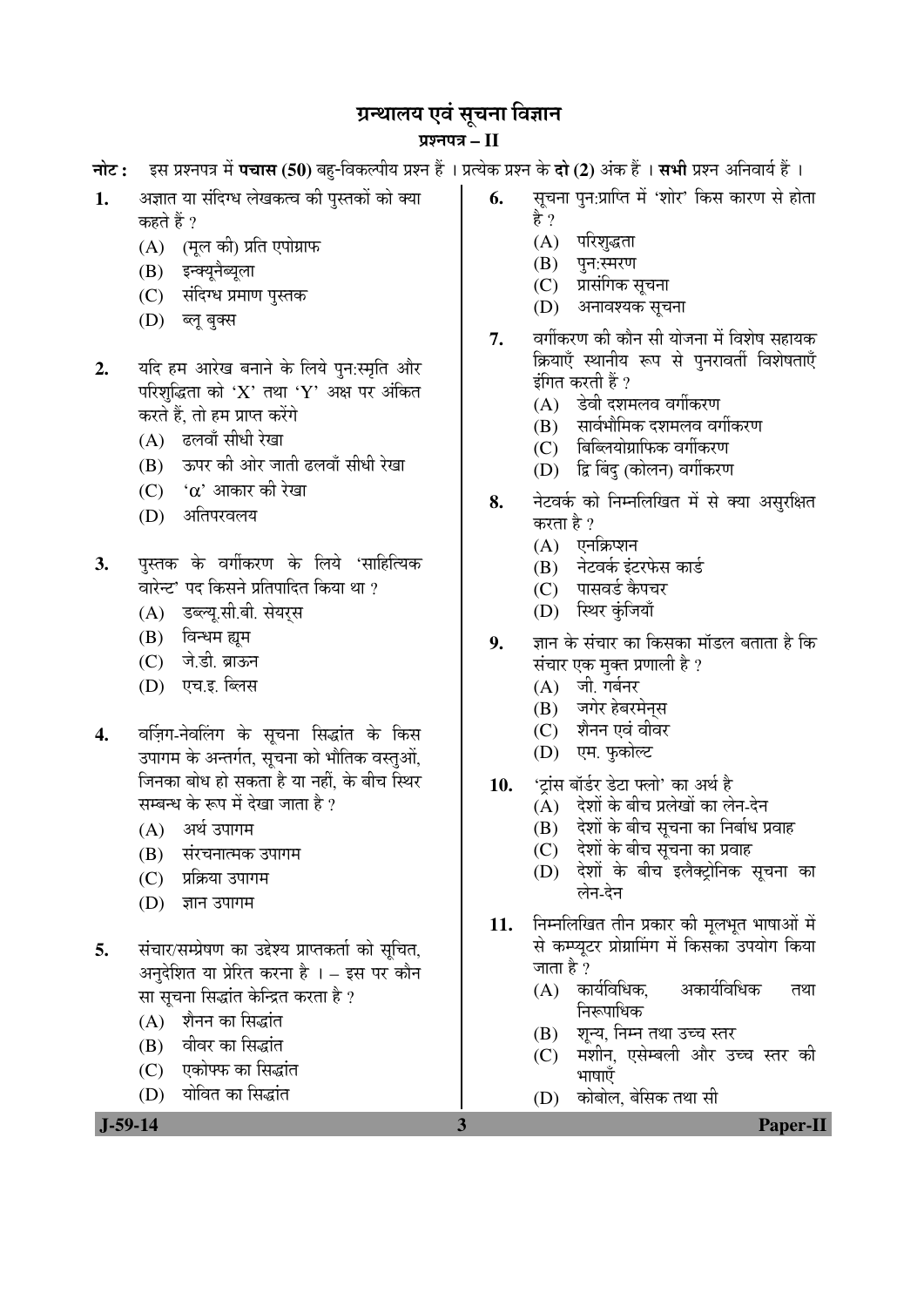- **12.** FRBR Model consist of which of the following four entities ?
	- (A) Personality, Matter, Energy, Space<br>(B) Work, Expression, Manifestation.
	- Work, Expression, Manifestation, Item
	- (C) Book, Form, Availability, Type
	- (D) Action, Place, Impact, Category
- **13.** The primary distinction between RDA and AACR is<br>(A) Structural
	- Structural
	- (B) Relational
	- (C) Non-structural
	- (D) Combinational
- **14.** Which of the following are reasons for obsolescence of information ?
	- (i) Information is considered invalid.
	- (ii) Information is valid but mostly available online.
	- (iii) Works are extensively cited.
	- (iv) Information is valid but inadequate for exploration.

- (A) (i) and (ii) are correct.
- (B) (ii) and (iii) are correct.
- (C) (i) and (iv) are correct.
- (D) (ii) and (iv) are correct.
- **15.** Which of the following are news summaries ?
	- (i) Data India
	- (ii) Times of India Index
	- (iii) New York Times Index
	- (iv) Asian Recorder

#### **Codes :**

- $(A)$  (i), (ii) and (iii) are correct.
- (B) (ii) and (iii) are correct.
- $(C)$  (ii) (iii) and (iv) are correct.
- (D) (i) and (iv) are correct.
- **16.** Which of the following are Web-zine ?
	- (i) Email Magazine
	- (ii) E-Conference
	- (iii) Online Bulletin
	- (iv) Electronic News Letter

#### **Codes :**

- $(A)$  (i), (iii) and (iv)
- $(B)$  (i), (ii) and (iii)
- $(C)$  (ii), (iii) and (iv)
- (D) (i), (ii) and (iv)
- **17.** Which of the following are not the Models of communication ?
	- (i) Vintage Model<br>(ii) Lasswell's Moo
	- Lasswell's Model
	- (iii) Epidemic Model
	- (iv) Garbner's Model

#### **Codes :**

- (A) (i)  $\&$  (iv) are correct.
- (B) (ii)  $\&$  (iii) are correct.
- (C) (i)  $\&$  (iii) are correct.
- (D) (iii)  $\&$  (iv) are correct.
- **18.** In reference service, assimilation means :
	- (i) Recording the retrieved information
	- (ii) Sharing reference service experience with colleagues<br>Furnishing the  $\epsilon$
	- (iii) Furnishing the exact information
	- (iv) Acquaintance with reference material

#### **Codes :**

- (A) (i) and (ii) are correct.
- (B) (i) and (iv) are correct.<br>(C) (ii) and (iii) are correct
- $(ii)$  and  $(iii)$  are correct.
- (D) (ii) and (iv) are correct.
- **19.** The notation used to increase the capacity of an array are :
	- (i) Empty digit
	- (ii) Emptying digit
	- (iii) Indicator digit
	- (iv) Speciator
	- **Codes :**
	- (A) (i) and (ii) are correct.
	- (B) (iii) and (iv) are correct.
	- (C) (i), (ii) and (iii) are correct.
	- (D) (i), (ii) and (iv) are correct.
- **20.** Which of the following are the functions of the physical layer in OSI Model ?
	- (i) Defines protocol for flow control.
	- (ii) Reliable sending of data packets.
	- (iii) Defines electrical specifications.
	- (iv) Functional and procedural means of transferring data.

- (A) (iii) and (iv) are correct.
- (B) (ii), (iii) and (iv) are correct.
- (C) (i) and (iv) are correct.
- (D) (i) and (iii) are correct.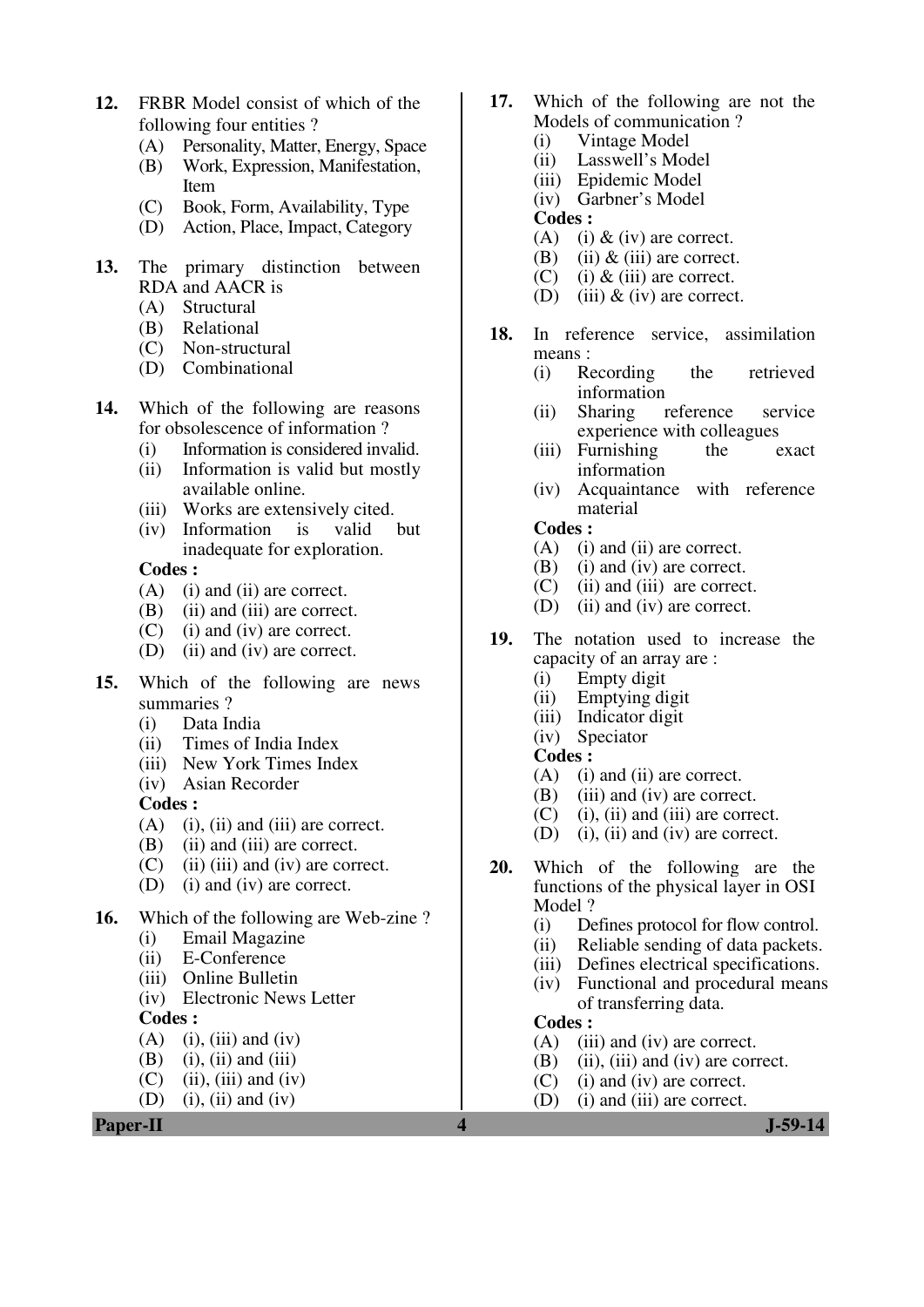| 12.       | एफ.आर.बी.आर. मॉडल में चार तत्त्व आते हैं ।      | 17. | सम्प्रेषण (संचार) के मॉडल कौन से नहीं हैं ?              |
|-----------|-------------------------------------------------|-----|----------------------------------------------------------|
|           | वे कौन से हैं ?                                 |     | विंटेज मॉडल<br>(i)                                       |
|           | (A) व्यक्तित्व, पदार्थ, ऊर्जा, स्थान            |     | लैसवैल का मॉडल<br>(ii)                                   |
|           | कार्य, अभिव्यक्ति, प्रकटीकरण, मद<br>(B)         |     | (iii) एपिडैमिक मॉडल                                      |
|           | (C) पुस्तक, रूप, उपलब्धता, प्रकार               |     | (iv) गार्बनर का मॉडल                                     |
|           | (D) क्रिया, स्थल, प्रभाव, श्रेणी                |     | कोड :                                                    |
|           |                                                 |     | (i) और (iv) सही हैं ।<br>(A)                             |
| 13.       | आर.डी.ए. तथा ए.ए.सी.आर. के बीच मुख्य            |     | (ii) और (iii) सही हैं ।<br>(B)                           |
|           | अन्तर क्या है ?                                 |     | (i) और (iii) सही हैं ।<br>(C)                            |
|           | (A) संरचनात्मक<br>(B)<br>सम्बन्धात्मक           |     | (iii) और (iv) सही हैं ।<br>(D)                           |
|           | (C) अ-संरचनात्मक<br>संयोजनात्मक<br>(D)          | 18. | संदर्भ सेवा में आत्मसातकरण का अर्थ है                    |
| 14.       | सूचना के अप्रचलन के लिये निम्नलिखित में से      |     |                                                          |
|           | क्या कारण हैं ?                                 |     | पुन:प्राप्त सूचना की रिकॉर्डिंग<br>(i)                   |
|           | सूचना अमान्य समझी जाती है ।<br>(i)              |     | संदर्भ सेवा अनुभव को सहर्कामयों के<br>(ii)<br>साथ बांटना |
|           | सूचना मान्य है, परन्तु अधिकांशतया<br>(ii)       |     |                                                          |
|           | ऑनलाइन पर उपलब्ध है ।                           |     | (iii) सही-सही सूचना प्रस्तुत करना                        |
|           | कृतियों को बहुत विस्तार से उद्धृत किया<br>(iii) |     | (iv) संदर्भ सामग्री की जानकारी<br>कोड :                  |
|           | गया है ।                                        |     |                                                          |
|           | सूचना मान्य है, परन्तु अन्वेषण के लिये<br>(iv)  |     | (i) और (ii) सही हैं ।<br>(A)                             |
|           | अपर्याप्त है ।                                  |     | (B) (i) और (iv) सही हैं ।                                |
|           | कोड :                                           |     | (ii) और (iii) सही हैं ।<br>(C)<br>(ii) और (iv) सही हैं । |
|           | (i) और (ii) सही हैं ।<br>(A)                    |     | (D)                                                      |
|           | (B) (ii) और (iii) सही हैं ।                     | 19. | पंक्ति की क्षमता में वृद्धि करने के लिये उपयोग           |
|           | (i) और (iv) सही हैं ।<br>(C)                    |     | किए जाने वाले अंकन हैं                                   |
|           | (ii) और (iv) सही हैं ।<br>(D)                   |     | रिक्त अंक<br>(i)                                         |
|           |                                                 |     | अंक को रिक्त करना<br>(ii)                                |
| 15.       | निम्नलिखित में कौन से समाचार सार हैं ?          |     | (iii) संकेतांक                                           |
|           | डेटा इंडिया<br>(i)                              |     | (iv) स्पेसिएटर                                           |
|           | टाइम्स ऑफ इंडिया इन्डेक्स<br>(ii)               |     | कोड :                                                    |
|           | न्यूयॉर्क टाइम्स इन्डेक्स<br>(iii)              |     | (i) और (ii) सही हैं ।<br>(A)                             |
|           | एशियन रिकॉर्डर<br>(iv)                          |     | (iii) और (iv) सही हैं ।<br>(B)                           |
|           | कोड :                                           |     | (i), (ii) और (iii) सही हैं ।<br>(C)                      |
|           | (i), (ii) और (iii) सही हैं ।<br>(A)             |     | (D) (i), (ii) और (iv) सही हैं ।                          |
|           | (ii) और (iii) सही हैं ।<br>(B)                  | 20. | ओ.एस.आई. प्रतिरूप में भौतिक परत के                       |
|           | (ii), (iii) और (iv) सही हैं ।<br>(C)            |     | निम्नलिखित में से कौन-कौन से कार्य हैं ?                 |
|           | (i) और (iv) सही हैं ।<br>(D)                    |     | प्रवाह नियंत्रण के लिये प्रोटोकोल को<br>(i)              |
| 16.       | निम्नलिखित में से वेब-ज़ीन कौन-कौन से हैं ?     |     | परिभाषित करता है ।                                       |
|           | ई-मेल पत्रिका<br>(i)                            |     | डेटा पैकेटों का विश्वसनीय प्रेषण<br>(ii)                 |
|           | ई-कान्फ्रेंस<br>(ii)                            |     | विद्युत विनिर्देशों को परिभाषित करता है ।<br>(iii)       |
|           | ऑन-लाइन बुलेटिन<br>(iii)                        |     | डेटा हस्तांतरित करने के प्रकार्यात्मक<br>(iv)            |
|           | (iv) इलैक्ट्रोनिक न्यूज़ लैटर                   |     | तथा कार्यविधिक साधन                                      |
|           | कोड :                                           |     | कोड :                                                    |
|           | (A)<br>(i), (iii) और (iv)                       |     | (iii) और (iv) सही हैं ।<br>(A)                           |
|           | $(i)$ , $(ii)$ और $(iii)$<br>(B)                |     | (ii), (iii) और (iv) सही हैं ।<br>(B)                     |
|           | $(ii), (iii)$ और $(iv)$<br>(C)                  |     | (i) और (iv) सही हैं ।<br>(C)                             |
|           | (i), (ii) और (iv)<br>(D)                        |     | (i) और (iii) सही हैं ।<br>(D)                            |
| $J-59-14$ |                                                 | 5   | <b>Paper-II</b>                                          |
|           |                                                 |     |                                                          |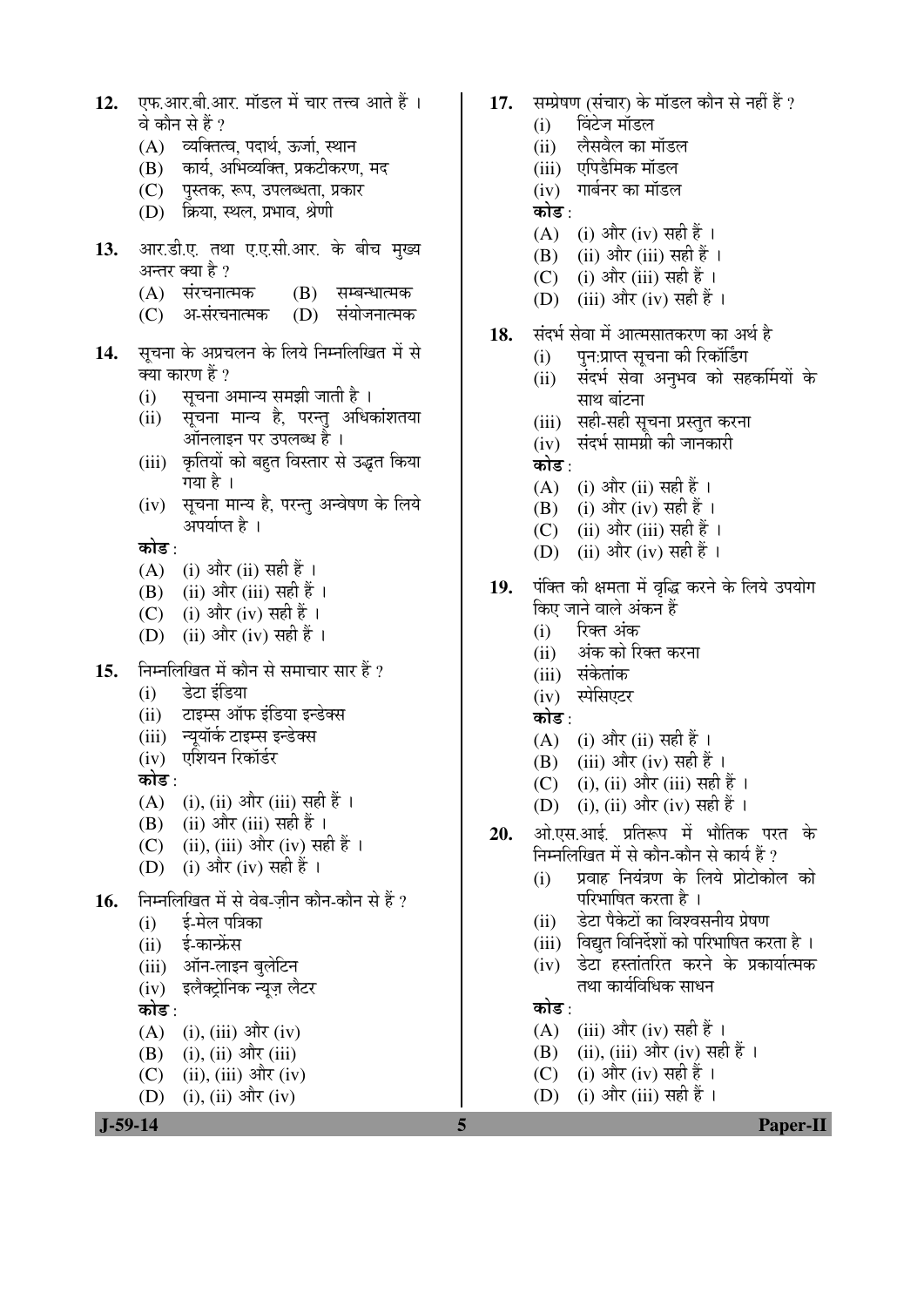- **21.** Rich Text Format (RTF) is concerned with
	- (i) Formatting features like Font type, size, etc.
	- (ii) Transporting text documents across different computers.
	- (iii) Multimedia formatting.
	- (iv) Formatting based on binary concept.

- (A) (ii) and (iii) are correct.
- (B) (iii) and (iv) are correct.
- (C) (i) and (ii) are correct.
- (D) (i) and (iv) are correct.
- **22.** Which of the following are nonprobability sampling ?
	- (i) Quota sampling
	- (ii) Judgement Sampling
	- (iii) Cluster Sampling
	- (iv) Multi-stage sampling

**Codes :** 

- (A) (i) and (iv) are correct.
- (B) (ii) and (iii) are correct.
- (C) (i) and (ii) are correct.
- (D) (iii) and (iv) are correct.
- **23.** Arrange the following in the ascending order of their first year of publication :
	- (i) BNB
	- (ii) INB
	- (iii) Compendex
	- (iv) Roget's Thesaurus of English words

#### **Codes :**

- $(A)$  (iv), (iii), (i), (ii)
- (B) (iii), (ii), (iv), (i)
- $(C)$  (ii), (iv), (i), (iii)
- (D) (i), (iii), (ii), (iv)
- **24.** Arrange the following ISBDs according to their year of formulation :  $(i)$  ISBD  $(PM)$   $(ii)$  ISBD  $(CF)$ 
	- (iii) ISBD  $(M)$  (iv) ISBD  $(S)$ **Codes :**  (A) (iii), (ii), (i), (iv)<br>(B) (iii), (iv), (i), (ii)
	- (B) (iii), (iv), (i), (ii)<br>(C) (iv), (i), (iii), (ii)
	- (C) (iv), (i), (iii), (ii)<br>(D) (iv), (ii), (iii), (i)  $(iv)$ ,  $(ii)$ ,  $(iii)$ ,  $(i)$



- **25.** Arrange the following in the chronological order of their first year of publication :
	- (i) Arts and Humanities Index
	- (ii) Social Science Citation Index
	- (iii) ISI Web of Science
	- (iv) Science Citation Index

#### **Codes :**

- $(A)$  (iv), (ii), (i), (iii)
- (B) (ii), (iii), (iv), (i)
- $(C)$  (iii), (ii), (i), (iv)
- $(D)$  (iv), (i), (iii), (ii)
- **26.** Arrange the following Library Acts according to the year of their enactment :
	- (i) Arunachal Pradesh
	- (ii) Bihar
	- (iii) Lakshadweep
	- (iv) Rajasthan

#### **Codes :**

- $(A)$  (ii), (iv), (iii), (i)
- (B) (iv), (i), (ii), (iii)
- $(C)$  (ii), (iii), (i), (iv)
- (D) (iv), (iii), (ii), (i)
- **27.** Arrange the following processes of research in order :
	- (i) Theory Building
	- (ii) Reflecting and Integrating of Idea
	- (iii) Research Design
	- (iv) Review of Literature

- $(A)$  (iv), (iii), (ii), (i)
- (B) (iii), (i), (iv), (ii)
- $(C)$  (ii), (iv), (iii), (i)
- $(D)$  (i), (ii), (iv), (iii)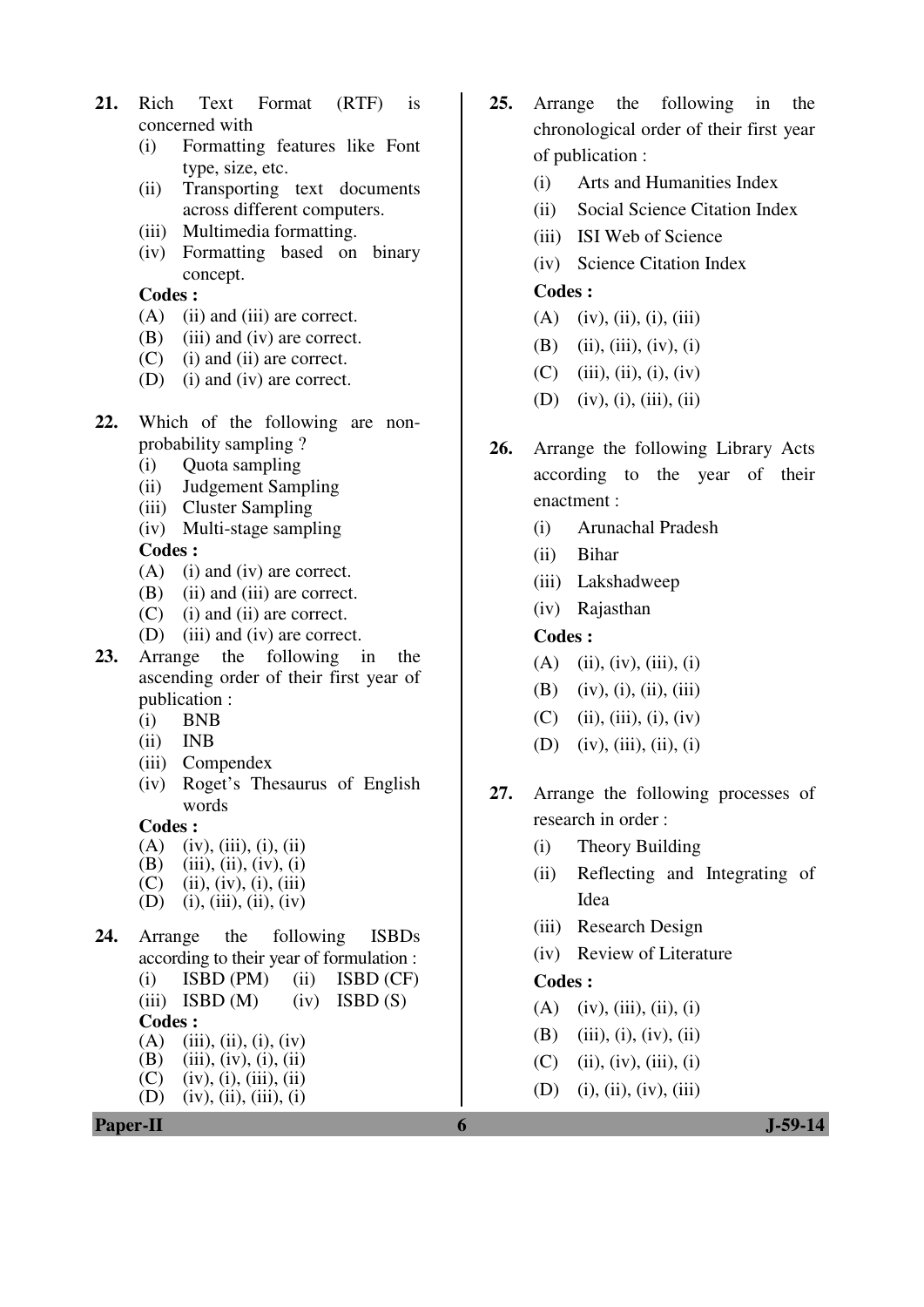- रिच टेकस्ट फॉर्मेट (आर.टी.एफ.) किससे  $21.$ सम्बन्धित है ? आरूपण विशेषताएँ जैसे कि फॉन्ट  $(i)$ 
	- प्रकार, आकार इत्यादि
	- टेकस्ट प्रलेखों को भिन्न-भिन्न कम्प्यूटरों  $(ii)$ पर ले जाना
	- (iii) मल्टीमीडिया आरूपण
	- $(iv)$  बाइनरी अवधारणा पर आधारित आरूपण कोड :
	- $(A)$  (ii) और (iii) सही हैं ।
	- (iii) और (iv) सही हैं । (B)
	- (C) (i) और (ii) सही हैं।
	- (D) (i) और (iv) सही हैं ।
- निम्नलिखित में से अ-प्रायिकता प्रतिचयन कौन- $22.$ कौन से हैं ?
	- यथांश प्रतिचयन  $(i)$
	- निर्णयन प्रतिचयन  $(i)$
	- (iii) समूह प्रतिचयन
	- (iv) बहुस्तरीय प्रतिचयन
	- कोड :
	- (A) (i) और (iv) सही हैं ।
	- (ii) और (iii) सही हैं । (B)
	- (i) और (ii) सही हैं ।  $(C)$
	- (iii) और (iv) सही हैं ।  $(D)$
- निम्नलिखित को उनके प्रकाशन के प्रथम वर्ष के 23. आरोही क्रम में व्यवस्थित कीजिये ·
	- बी.एन.बी.  $(i)$
	- आई.एन.बी.  $(ii)$
	- (iii) कॉम्पेंडेक्स
	- अंग्रेजी शब्दों का रॉजेटस थीसॉरॅस या  $(iv)$ शब्दकोश
	- कोड :
	- $(A)$  $(iv), (iii), (i), (ii)$
	- (B)  $(iii), (ii), (iv), (i)$
	- $(C)$  $(ii), (iv), (i), (iii)$
	- $(D)$  (i), (iii), (ii), (iv)
- निम्नलिखित आई.एस.बी.डी. को उनके निर्माण 24. वर्ष के अनुसार व्यवस्थित कीजिये :
	- आई.एस.बी.डी. (पी.एम)  $(i)$
	- आई.एस.बी.डी. (सी.एफ.)  $(ii)$
	- आई.एस.बी.डी. (एम.)  $(iii)$
	- आई.एस.बी.डी. (एस.)  $(iv)$
	- कोड∶
	- $(A)$  $(iii), (ii), (i), (iv)$ (B)  $(iii), (iv), (i), (ii)$
	- $\overline{C}$  $(iv), (i), (iii), (ii)$
	- (D)  $(iv)$ , (ii), (iii), (i)



- 25. निम्नलिखित को प्रकाशन के उनके प्रथम वर्ष के कालानक्रमिक क्रम में व्यवस्थित कीजिये :
	- आर्टस एण्ड हयुमैनिटीस इन्डेक्स  $(i)$
	- (ii) सोशल साइन्स साइटेशन इन्डेक्स
	- (iii) आई.एस.आई. वेब ऑफ साइन्स
	- (iv) साइन्स साइटेशन इन्डेक्स

## कोड $\cdot$

- $(A)$  (iv), (ii), (i), (iii)
- $(B)$  (ii), (iii), (iv), (i)
- $(C)$  (iii), (ii), (i), (iv)
- (D) (iv), (i), (iii), (ii)
- निम्नलिखित पुस्तकालय अधिनियमों को उनके 26. अधिनियमित होने के वर्ष के अनुसार व्यवस्थित कीजिये :
	- अरुणाचल प्रदेश  $(i)$
	- $(ii)$  बिहार
	- (iii) लक्षद्वीप
	- $(iv)$  राजस्थान

## कोड :

- $(A)$  (ii), (iv), (iii), (i)
- $(B)$  (iv), (i), (ii), (iii)
- $(C)$  (ii), (iii), (i), (iv)
- (D) (iv), (iii), (ii), (i)
- शोध की निम्नलिखित प्रक्रियाओं को क्रमबद्ध 27. करें :
	- सिद्धांत निर्माण  $(i)$
	- (ii) विचारों की अभिव्यक्ति एवं एकीकरण
	- (iii) शोध अभिकल्प
	- $(iv)$  साहित्य समीक्षा

## कोड़⊹

- $(A)$  (iv), (iii), (ii), (i)
- $(B)$  (iii), (i), (iv), (ii)
- $(C)$  (ii), (iv), (iii), (i)
- $(D)$  (i), (ii), (iv), (iii)

**Paper-II**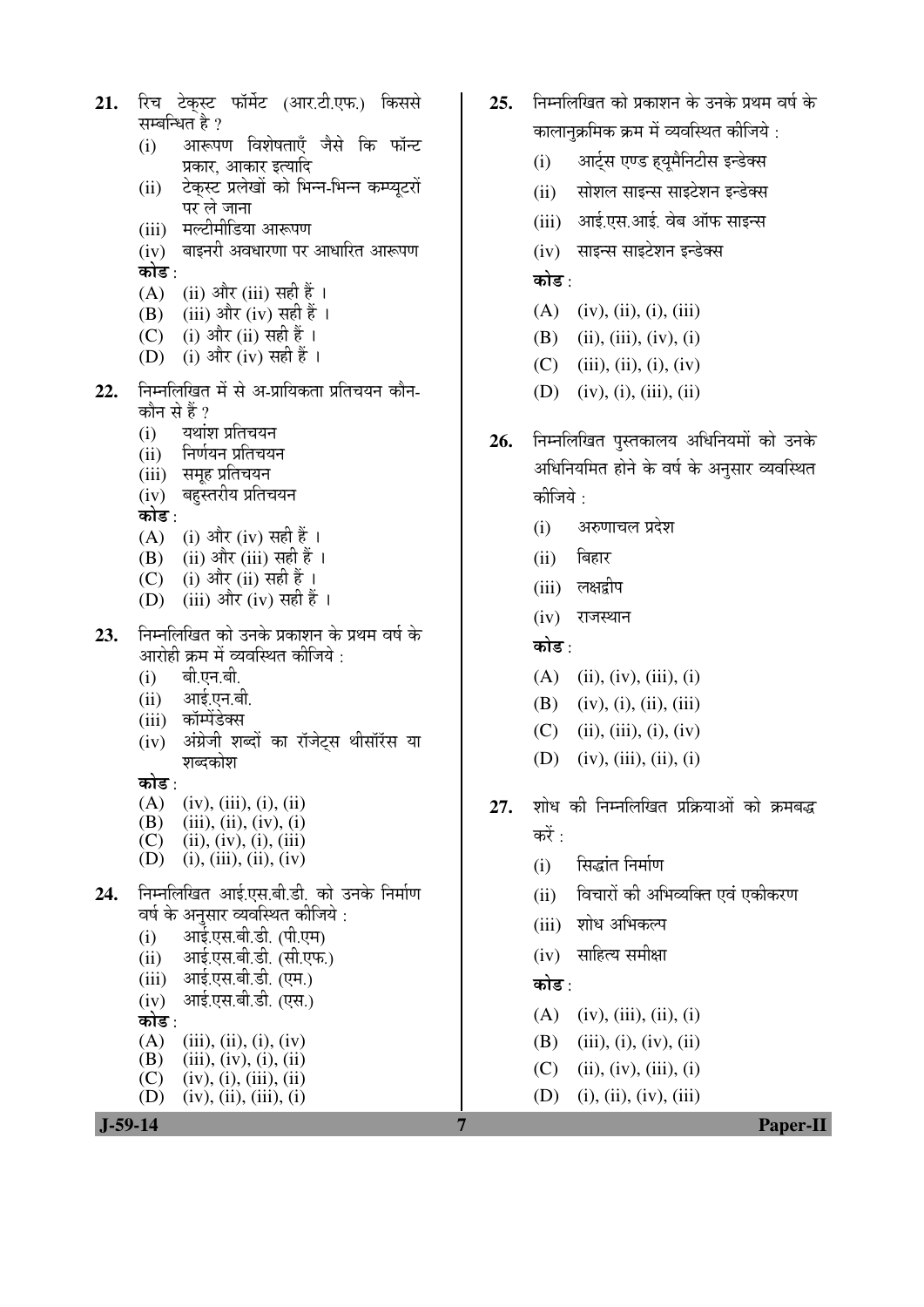| 28. | Match the following:                                        |   |
|-----|-------------------------------------------------------------|---|
|     | $List-I$<br>$List-II$                                       |   |
|     | <b>CILIP</b><br>1972<br>i.<br>a.                            |   |
|     | ii.<br>b. ASLIB<br>2002                                     |   |
|     | c. ALA<br>iii. 1876                                         |   |
|     | iv. 1924<br>d. COMLA                                        |   |
|     | <b>Codes:</b>                                               |   |
|     | $\mathbf b$<br>d<br>a<br>$\mathbf{c}$                       |   |
|     | $\ddot{\rm n}$<br>$\mathbf{i}$<br>iv<br>iii<br>(A)          |   |
|     | $(B)$ iv<br>iii<br>$\overline{\mathbf{u}}$<br>$\mathbf{1}$  |   |
|     | iii iv i<br>$\mathbf{ii}$<br>(C)                            |   |
|     | $(D)$ ii<br>iii<br>$\mathbf{i}$<br>iv                       |   |
|     |                                                             |   |
| 29. | Match the following:                                        |   |
|     | $List-I$<br>$List - II$                                     |   |
|     | Physical Media<br>Phenome- <i>i</i> .<br>a.                 |   |
|     | for grouping of<br>non                                      |   |
|     | Information                                                 |   |
|     | ii.<br>b. Spectrum<br>Facts or                              |   |
|     | Occurrence                                                  |   |
|     | iii. Transfer Process<br>c. Modes                           |   |
|     | d. Diffusion<br>A broad range of<br>iv.                     |   |
|     | varied but related                                          |   |
|     | ideas                                                       |   |
|     | <b>Codes:</b>                                               |   |
|     | d<br>$\mathbf b$<br>$\mathbf{c}$<br>a                       |   |
|     | iii<br>$\mathbf{i}$<br>ii<br>(A)<br>iv                      |   |
|     | $\rm ii$<br>iii<br>$\mathbf{i}$<br>(B)<br>iv                |   |
|     | $\overline{\mathbf{u}}$<br>(C)<br>$\mathbf{i}$<br>iii<br>iv |   |
|     | $\ddot{\mathbf{i}}$<br>$(D)$ iv<br>i<br>iii                 |   |
| 30. | Match the following:                                        |   |
|     | $List-I$<br>$List-II$                                       |   |
|     | Union<br>Primary<br>i.<br>a.                                |   |
|     | Catalogue<br>sources                                        |   |
|     | Pamphlets &<br>ii.<br>Unpublished<br>b.                     |   |
|     | <b>Brochures</b><br>sources                                 |   |
|     | Indexing $&$<br>iii.<br>Tertiary<br>$\rm c.$                |   |
|     | Abstracting<br>sources                                      |   |
|     | Sources                                                     |   |
|     | Memoirs of<br>Secondary<br>d.<br>iv.                        |   |
|     | diaries<br>sources                                          |   |
|     | <b>Codes:</b>                                               |   |
|     | $\mathbf b$<br>d<br>a<br>$\mathbf c$                        |   |
|     | $\ddot{\rm n}$<br>iii<br>$\mathbf{i}$<br>(A)<br>iv          |   |
|     | $\mathbf{ii}$<br>iii<br>$\mathbf{i}$<br>(B)<br>iv           |   |
|     | iii<br>ii<br>$\mathbf{i}$<br>iv<br>(C)                      |   |
|     | iii<br>$\mathbf{i}$<br>(D)<br>ii<br>iv                      |   |
|     | <b>Paper-II</b>                                             | 8 |

| 31. |                | Match the following:          |              |                   |                          |                                  |
|-----|----------------|-------------------------------|--------------|-------------------|--------------------------|----------------------------------|
|     |                | $List-I$                      |              |                   |                          | $List-II$                        |
|     |                |                               |              |                   |                          | a. Fundamentals i. A.J. Walford  |
|     |                | of Reference                  |              |                   |                          |                                  |
|     |                | Service                       |              |                   |                          |                                  |
|     |                | b. Introduction               |              | ii.               | S.R.                     |                                  |
|     |                | to Reference                  |              |                   |                          | Ranganathan                      |
|     |                | works                         |              |                   |                          |                                  |
|     |                | c. Reference                  |              |                   |                          | iii. F.N. Cheney                 |
|     |                | service                       |              |                   |                          | and W.J.                         |
|     |                |                               |              |                   |                          | Williams                         |
|     |                | d. Guide to                   |              |                   |                          | iv. William A                    |
|     |                | Reference<br><b>Books</b>     |              |                   | Katz                     |                                  |
|     |                |                               |              |                   |                          |                                  |
|     |                | <b>Codes:</b>                 | b            |                   |                          |                                  |
|     |                | a<br>$\overline{\mathbf{ii}}$ | $\mathbf{i}$ | $\mathbf c$<br>iv | d<br>iii                 |                                  |
|     | (A)            | $(B)$ iii iv                  |              | $\mathbf{i}$      | ii                       |                                  |
|     |                | $(C)$ iv ii                   |              | iii               | $\mathbf{i}$             |                                  |
|     |                | $(D)$ iii                     | iv           | ii                | $\mathbf{i}$             |                                  |
|     |                |                               |              |                   |                          |                                  |
| 32. |                | Match the following:          |              |                   |                          |                                  |
|     |                |                               | $List-I$     |                   |                          | $List - II$                      |
|     | a.             | Information on <i>i</i> .     |              |                   |                          | India $- A$                      |
|     |                | important recent              |              |                   |                          | Reference                        |
|     |                | happenings of                 |              |                   |                          | Annual                           |
|     |                | India                         |              |                   |                          |                                  |
|     |                |                               |              |                   |                          | b. Total number of ii. Keesing's |
|     |                | foreigners                    |              |                   |                          | Record of                        |
|     |                | visited in India              |              |                   |                          | World                            |
|     |                | in 2012                       |              |                   |                          | Events                           |
|     | $\mathbf{c}$ . |                               |              |                   |                          | Name of Prime iii. Statistical   |
|     |                | Minister of India             |              |                   |                          | Yearbook                         |
|     |                |                               |              |                   |                          | d. Postal Address iv. Who's Who  |
|     |                | of Anna Hazare                |              |                   |                          |                                  |
|     |                | <b>Codes:</b>                 |              |                   |                          |                                  |
|     |                | a                             | b            | $\mathbf c$       | d                        |                                  |
|     | (A)            | iv                            | $\mathbf{i}$ | ii                | iii                      |                                  |
|     |                | $(B)$ ii                      | iii i iv     |                   |                          |                                  |
|     | (C)            |                               | iii ii i iv  |                   |                          |                                  |
|     |                | $(D)$ i                       | iv           | iii               | $\overline{\mathbf{ii}}$ |                                  |
|     |                |                               |              |                   |                          |                                  |
|     |                |                               |              |                   |                          | $J-59-14$                        |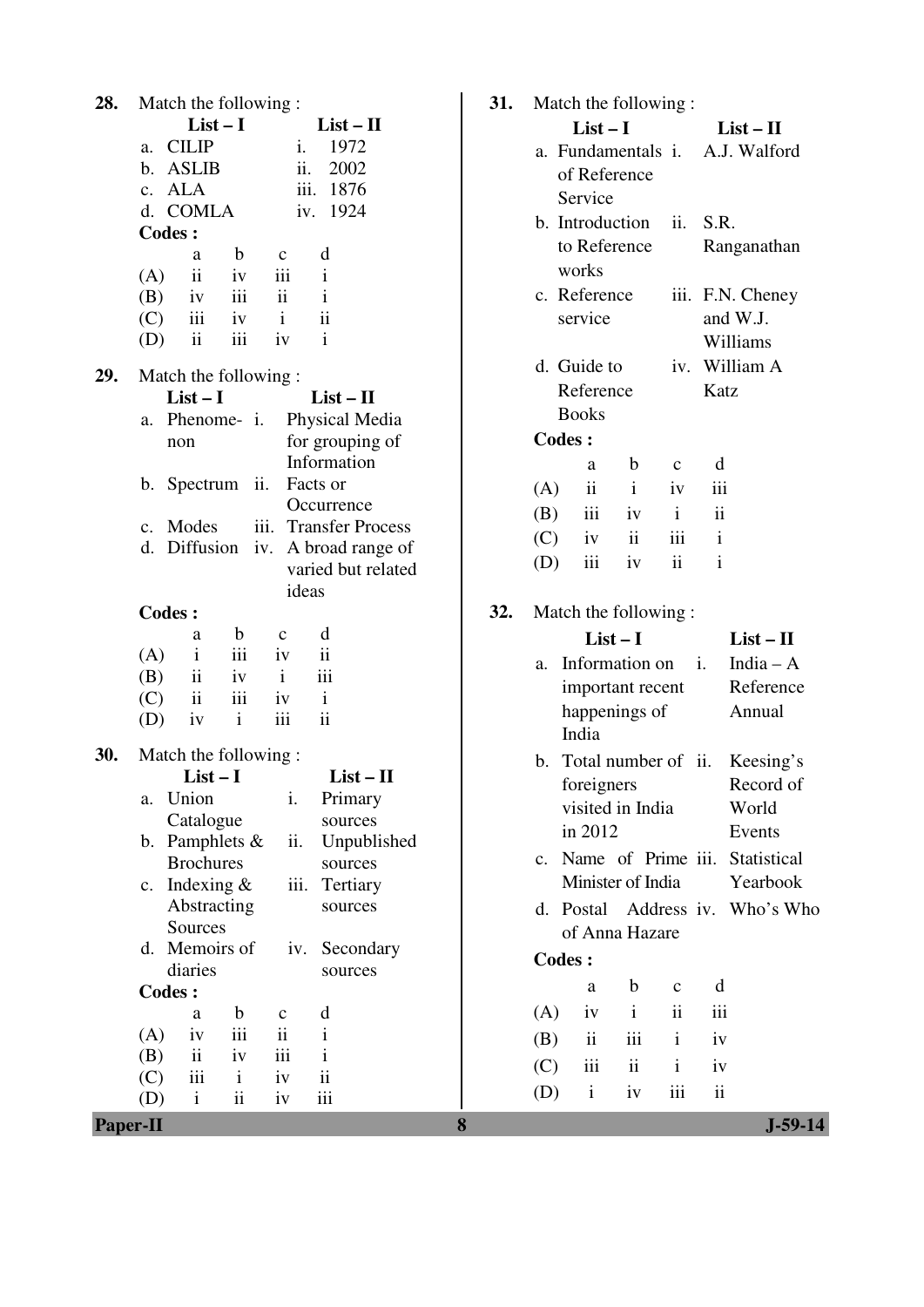निम्नलिखित सुचियों का मिलान कीजिये : 28. सूची – I सूची – II a. सी.आई.एल.आई.पी. i. 1972 b. ए.एस.एल.आई.बी. ii. 2002 iii. 1876 c. ए.एल.ए. d. सी.ओ.एम.एल.ए. iv. 1924 कोड :  $\mathbf b$  $\mathbf{c}$ d a  $(A)$ iii  $\overline{\textbf{ii}}$ iv  $\mathbf{i}$  $\mathbf{i}$ (B)  $iv$ iii  $\overline{\mathbf{i}}$  $(C)$ iii  $iv$  $\mathbf{i}$  $\overline{\mathbf{u}}$  $(D)$ iii  $iv$  $\mathbf{i}$  $\mathbf{ii}$ निम्नलिखित सूचियों का मिलान कीजिये : 29. सूची – I सूची – II सूचना के समूहीकरण a. परिघटना  $i$ . के लिये भौतिक मीडिया b. स्पेक्ट्रम ii. तथ्य या घटना c. प्रकार या ढंग iii. स्थानांतरण प्रक्रिया iv. व्यापक सीमा के भिन्न d. प्रसरण परन्तु सम्बन्धित विचार कूट :  $\mathbf b$  $\rm{a}$  $\mathbf c$ d  $(A)$  $\mathbf{i}$  $iii$  $iv$  $\overline{\mathbf{i}}$  $(B)$  $\overline{\mathbf{u}}$  $\mathbf{i}$  $iv$ iii  $(C)$  $ii$ iii iv  $\mathbf{i}$ (D) iv  $\mathbf{i}$ iii  $\overline{\mathbf{u}}$ 30. निम्नलिखित का मिलान कीजिये : सूची – I सूची – II a. संघीय प्रसूची प्राथमिक स्रोत  $i$ . अप्रकाशित b. पैम्फलैट्स एवं  $ii.$ ब्रोशरस स्रोत c. अनुक्रमणीकरण एवं iii. तृतीयक स्रोत सारकरण स्रोत d. डायरियों के संस्मरण iv. द्वितीयक स्रोत कोड :  $\mathbf b$  $\mathrm{d}% \left\| \mathbf{G}\right\| ^{2}$  $\mathbf{a}$  $\mathbf c$  $(A)$ iv  $\mathbf{i}$ iii  $\mathbf{ii}$ (B)  $ii$  $iv$ iii  $\mathbf{i}$  $(C)$ iii  $\mathbf{i}$  $iv$  $\overline{\mathbf{ii}}$  $(D)$  $\mathbf{i}$  $\mathbf{ii}$  $iv$ iii

 $31.$  निम्नलिखित सचियों का मिलान कीजिये  $\cdot$ 

|       |                                     |              |                         | . פויוויפ דוויות ויפוין ויפוין, ויפוויות ו        |
|-------|-------------------------------------|--------------|-------------------------|---------------------------------------------------|
|       | सूची – I                            |              |                         | सूची – II                                         |
|       | रेफरेंस सर्विस                      |              |                         | a. फंडामेंटल्स ऑफ i. ए.जे. वालफोर्ड               |
|       | b. इंट्रोडक्शन टू<br>रेफरेंस वर्क्स |              |                         | ii. एस.आर. रंगनाथन                                |
|       | c. रेफरेंस सर्विस                   |              |                         | iii.  एफ.एन. चैनी तथा<br>डब्ल्यू. जे.<br>विलियम्स |
|       | बुक्स                               |              |                         | d.  गाइड टू रेफरेंस      iv.  विलियम ए. काट्ज़    |
| कोड : |                                     |              |                         |                                                   |
|       | a                                   | $\mathbf{b}$ | $\mathbf{C}$            | $\mathbf d$                                       |
|       | $(A)$ ii                            | $\mathbf{i}$ | iv iii                  |                                                   |
|       | $(B)$ iii iv i                      |              |                         | $\overline{\mathbf{u}}$                           |
|       | $(C)$ iv ii                         |              | iii i                   |                                                   |
|       | $(D)$ iii iv                        |              | $\overline{\mathbf{u}}$ | $\mathbf{i}$                                      |
|       | सूची – I                            |              |                         | निम्नलिखित सूचियों का मिलान कीजिये:<br>सूची – II  |
|       |                                     |              |                         | भारत में हाल ही      i.     इंडिया-ए              |
| a.    | की महत्त्वपूर्ण                     |              |                         | रेफरेंस                                           |
|       |                                     |              |                         | घटनाओं पर सूचना एन्युअल                           |
|       |                                     |              |                         | b. भारत में वर्ष 2012 ii. कीसिंग                  |
|       | में आये विदेशियों                   |              |                         | रिकॉर्ड्स ऑफ                                      |
|       | की कुल संख्या                       |              |                         | वर्ल्ड इवेंट्स                                    |
|       |                                     |              |                         | c. भारत के प्रधान iii. सांख्यिकीय                 |
|       | मंत्री का नाम                       |              |                         | वार्षिकी                                          |
|       |                                     |              |                         | d. अन्ना हजारे का iv. हूज हू                      |
|       | डाक पता                             |              |                         |                                                   |
| कोड : |                                     |              |                         |                                                   |
|       | a                                   |              | b c d                   |                                                   |
|       | $(A)$ iv i ii                       |              |                         | iii                                               |
|       | $(B)$ ii iii i iv                   |              |                         |                                                   |
|       | $(C)$ iii ii iv                     |              |                         |                                                   |
|       | $(D)$ i iv iii ii                   |              |                         |                                                   |

32.

9

 $J-59-14$ 

Paper-II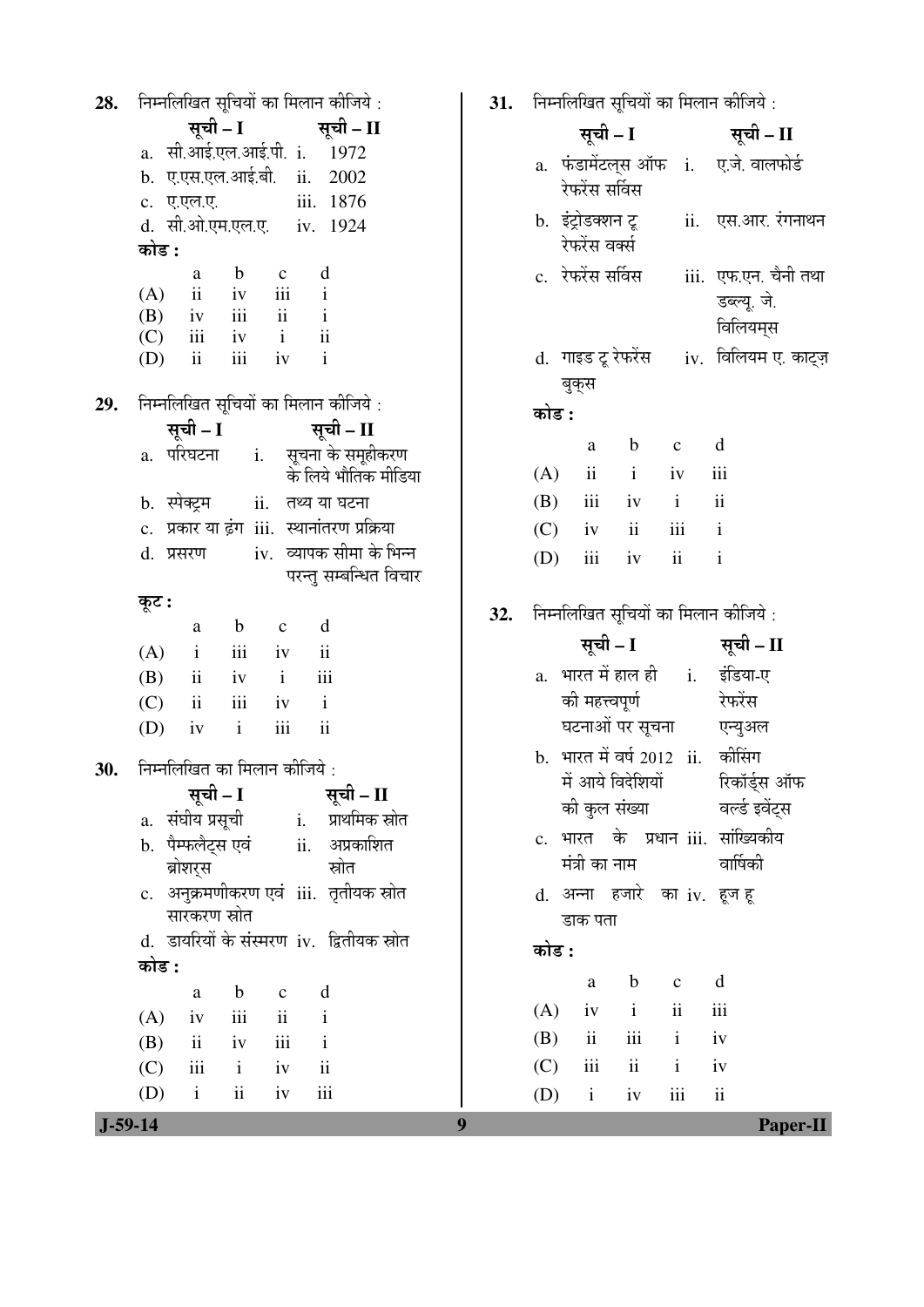| 33.             | Match the following:                                                                       | 36. | <b>Assertion (A) :</b> Mail survey, a data   |
|-----------------|--------------------------------------------------------------------------------------------|-----|----------------------------------------------|
|                 | $List - II$<br>$List-I$                                                                    |     | collection technique in which                |
|                 | Direct dealing<br>Scaler Chain i.<br>a.<br>with                                            |     | questionnaires are mailed to                 |
|                 | subordinates                                                                               |     | potential respondents, who in                |
|                 | Production,<br>b. Espirit de<br>ii.                                                        |     | then fill and return at their                |
|                 | efficiency and<br>Corps                                                                    |     | convenience become obsolete.                 |
|                 | prevention of<br>waste                                                                     |     | Reason (R) : Survey-Monkey, the              |
|                 | iii. Emphasis on<br>Scientific<br>$\mathbf{c}$ .                                           |     | free online survey tool has                  |
|                 | <b>Team Work</b><br>Management                                                             |     | totally replaced the traditional             |
|                 | d. Span of control iv.<br>Top to Bottom                                                    |     | Mail survey.                                 |
|                 | Codes :                                                                                    |     | <b>Codes:</b>                                |
|                 | $\mathbf b$<br>d<br>c<br>a<br>$\ddot{\rm ii}$<br>iii<br>$\mathbf{i}$<br>(A)<br>iv          |     | (A)<br>$(A)$ is true, but $(R)$ is false.    |
|                 | $\ddot{\rm ii}$<br>iii<br>(B)<br>iv<br>$\mathbf{i}$                                        |     | $(A)$ is false, but $(R)$ is true.<br>(B)    |
|                 | iii<br>$\mathbf{ii}$<br>(C)<br>iv<br>$\mathbf{1}$                                          |     | Both $(A)$ and $(R)$ are true.<br>(C)        |
|                 | iii<br>ii<br>$\mathbf{i}$<br>iv<br>(D)                                                     |     | Both $(A)$ and $(R)$ are false.<br>(D)       |
| 34.             | Match the following:                                                                       |     |                                              |
|                 | $List-I$<br>$List - II$                                                                    | 37. | <b>Assertion</b> (A) : Case situations are   |
|                 | Check Card i.<br>Reader's<br>a.<br>Ticket                                                  |     | seldom comparable and as such                |
|                 | b. Kardex<br>ii.<br>Three Card                                                             |     | the information gathered in                  |
|                 | System                                                                                     |     | studies<br>often<br>is<br>not<br>case        |
|                 | iii. Periodicals<br>c. Newark                                                              |     | comparable.                                  |
|                 | System<br>iv. Borrower's<br>d. Browne                                                      |     | <b>Reason (R)</b> : The subject under case   |
|                 | System<br>Card                                                                             |     | study are usually described in               |
|                 | <b>Codes:</b>                                                                              |     | terms of the characteristics                 |
|                 | d<br>$\mathbf b$<br>$\mathbf c$<br>a                                                       |     | exhibited by the subject/case                |
|                 | ii<br>iii<br>(A)<br>$\mathbf{i}$<br>iv<br>iii<br>iv<br>(B)<br>$\mathbf{i}$<br>11           |     | itself.                                      |
|                 | $\overline{\mathbf{ii}}$<br>iii<br>$\mathbf{i}$<br>(C)<br>iv                               |     | <b>Codes:</b>                                |
|                 | iii<br>$\overline{\textbf{ii}}$<br>$\mathbf{i}$<br>iv<br>(D)                               |     | (A)<br>Both $(A)$ and $(R)$ are true.        |
| 35.             | Match the following:                                                                       |     | Both $(A)$ and $(R)$ are false.<br>(B)       |
|                 | List $-1$<br>List – H                                                                      |     | $(A)$ is true, but $(R)$ is false.<br>(C)    |
|                 | Numbers of fre-<br>a. Skewness<br>i.                                                       |     | $(A)$ is false, but $(R)$ is true.<br>(D)    |
|                 | quently appearing                                                                          |     |                                              |
|                 | variables<br>b. Modality<br>ii.<br>Degree of                                               | 38. | <b>Assertion (A) : Intellectual Property</b> |
|                 | association                                                                                |     | Rights facilitate free flow of               |
|                 | between two/                                                                               |     | information.                                 |
|                 | more variables                                                                             |     | <b>Reason</b> $(R)$ : Effective free flow of |
|                 | c. F-<br>Structure of<br>iii.<br>distribution<br>distribution                              |     | information is the pre-requisite             |
|                 | d. Correlation iv. Ratio of two Chi-                                                       |     | for knowledge society.                       |
|                 | square variables                                                                           |     | <b>Codes:</b>                                |
|                 | <b>Codes:</b>                                                                              |     | (A)<br>$(A)$ is true, but $(R)$ is false.    |
|                 | d<br>b<br>a<br>$\mathbf c$<br>$\overline{\textbf{ii}}$<br>iii<br>iv<br>(A)<br>$\mathbf{i}$ |     | $(A)$ is false, but $(R)$ is true.<br>(B)    |
|                 | iii<br>$\overline{\textbf{ii}}$<br>$\mathbf{i}$<br>(B)<br>iv                               |     | Both $(A)$ and $(R)$ are true.<br>(C)        |
|                 | iii<br>$\overline{\mathbf{ii}}$<br>(C)<br>iv<br>$\mathbf{i}$                               |     | Both $(A)$ and $(R)$ are false.<br>(D)       |
|                 | ii<br>iii<br>$\mathbf{i}$<br>iv<br>(D)                                                     |     |                                              |
| <b>Paper-II</b> |                                                                                            | 10  | $J-59-14$                                    |

- **36. Assertion (A) :** Mail survey, a data collection technique in which questionnaires are mailed to potential respondents, who in then fill and return at their convenience become obsolete.
	- **Reason (R) :** Survey-Monkey, the free online survey tool has totally replaced the traditional Mail survey.

- (A) (A) is true, but  $(R)$  is false.
- (B) (A) is false, but  $(R)$  is true.
- (C) Both (A) and (R) are true.
- (D) Both (A) and (R) are false.
- **37. Assertion (A) :** Case situations are seldom comparable and as such the information gathered in case studies is often not comparable.
	- **Reason (R) :** The subject under case study are usually described in terms of the characteristics exhibited by the subject/case itself.

### **Codes :**

- (A) Both (A) and (R) are true.
- (B) Both (A) and (R) are false.
- (C) (A) is true, but  $(R)$  is false.
- (D) (A) is false, but (R) is true.
- **38. Assertion (A) :** Intellectual Property Rights facilitate free flow of information.
	- **Reason (R) :** Effective free flow of information is the pre-requisite for knowledge society.

- (A) (A) is true, but  $(R)$  is false.
- (B) (A) is false, but  $(R)$  is true.
- (C) Both (A) and (R) are true.
- (D) Both (A) and (R) are false.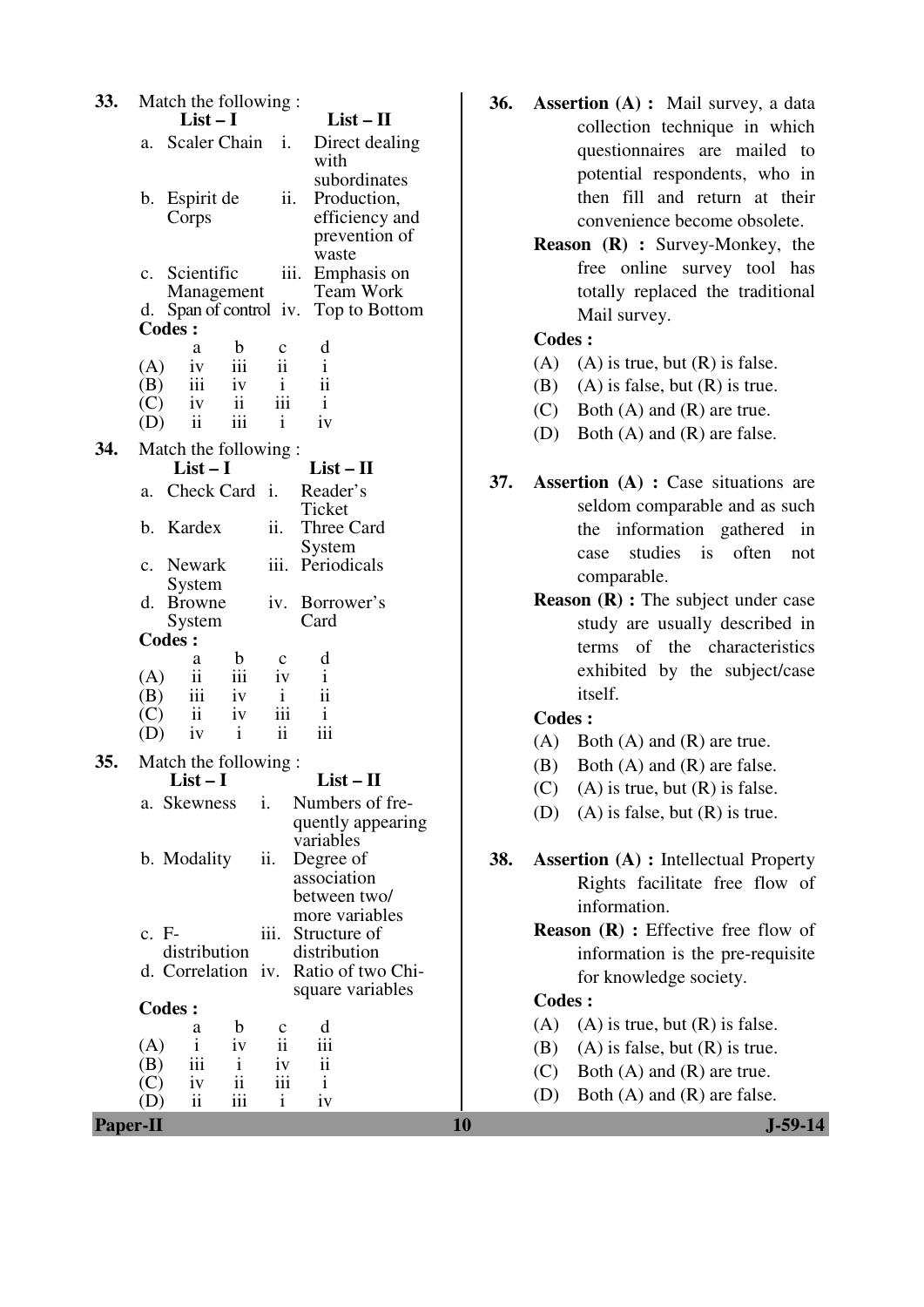| a. श्रेणी शृंखला     i.   अधीनस्थों से प्रत्यक्ष             |
|--------------------------------------------------------------|
|                                                              |
| ii. उत्पादन, क्षमता तथा                                      |
|                                                              |
|                                                              |
|                                                              |
|                                                              |
|                                                              |
|                                                              |
|                                                              |
|                                                              |
|                                                              |
|                                                              |
|                                                              |
|                                                              |
|                                                              |
|                                                              |
|                                                              |
|                                                              |
|                                                              |
|                                                              |
|                                                              |
|                                                              |
|                                                              |
|                                                              |
|                                                              |
|                                                              |
|                                                              |
|                                                              |
|                                                              |
|                                                              |
|                                                              |
|                                                              |
|                                                              |
|                                                              |
|                                                              |
|                                                              |
|                                                              |
|                                                              |
|                                                              |
|                                                              |
|                                                              |
| अपशिष्ट पर रोक<br>c. वैज्ञानिक प्रबन्धन iii. दल कार्य पर जोर |

- अभिकथन (A) : मेल सर्वेक्षण, एक आँकडा  $36.$ संग्रहण तकनीक है. जिसमें संभावित उत्तरदाताओं को प्रश्नावलियाँ भेजी जाती हैं, जो कि उन्हें अपनी सुविधानसार भरकर वापस भेजते हैं. यह अव्यवहार्य हो गया है।
	- तर्क (R) : सर्वे मंकी, जो कि नि:शुल्क ऑनलाइन सर्वेक्षण उपकरण है, ने पारम्परिक मेल सर्वेक्षण को पर्णतया प्रतिस्थापित कर दिया है ।

## कोड $\cdot$

- (A) (A) सत्य है, लेकिन (R) गलत है।
- (B) (A) असत्य है. लेकिन (R) सत्य है।
- (C) (A) और (R) दोनों सत्य हैं ।
- (D) (A) और (R) दोनों असत्य हैं।
- अभिकथन (A) : केस अध्ययन कदाचित्  $37.$ तुलनीय होते हैं, अत: केस अध्ययनों में संग्रहीत सूचना प्राय: तुलनीय नहीं होती है ।
	- तर्क  $(R)$ : केस अध्ययन में प्रकरणों का प्राय: वर्णन. प्रकरण/केस द्वारा प्रदर्शित विशेषताओं के प्रसंग में होता है ।

## कोड $\cdot$

- $(A)$   $(A)$  और  $(R)$  दोनों सत्य हैं।
- $(B)$   $(A)$  और  $(R)$  दोनों असत्य हैं।
- (C) (A) सत्य है, लेकिन (R) असत्य है।
- (D) (A) असत्य है, लेकिन (R) सत्य है।
- अभिकथन (A) : बौद्धिक संपदा अधिकार 38. सूचना के स्वतन्त्र प्रवाह को सुगम बनाते हैं ।
	- कारण (R) : सूचना का प्रभावशील निर्बाध प्रवाह ज्ञान-समाज के लिये अनिवार्य है ।

## कोड :

11

- (A) (A) सत्य है. लेकिन (R) असत्य है।
- (B) (A) असत्य है, लेकिन (R) सत्य है।
- (C)  $(A)$  और  $(R)$  दोनों सत्य हैं।
- (D)  $(A)$  और  $(R)$  दोनों असत्य हैं।

 $J-59-14$ 

Paper-II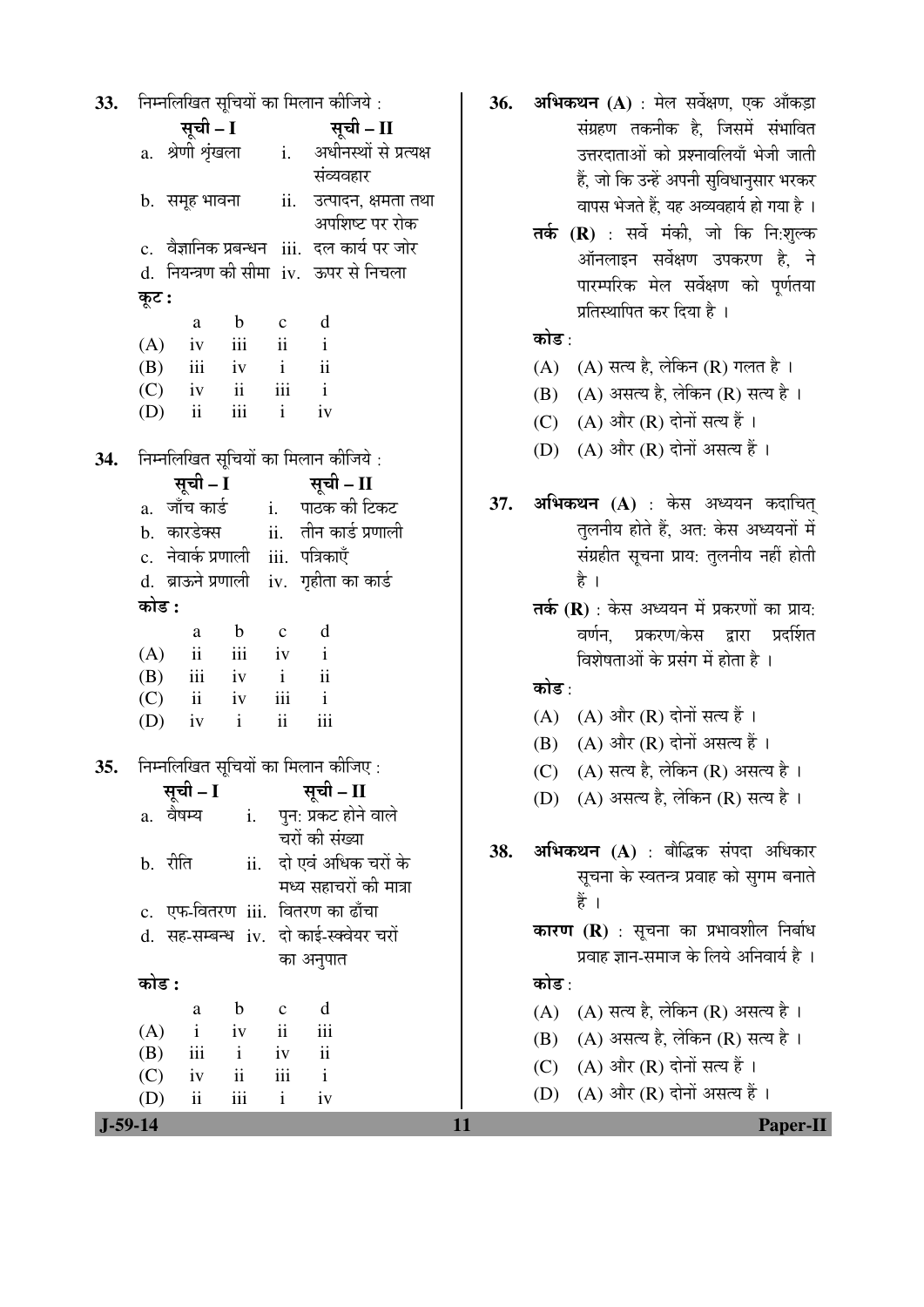- **39. Assertion (A) :** The total output of Indian publications is reflected in 'Indian National Bibliography'.
	- **Reason (R) :** A number of publishers in India are defaulters and do not deposit their publications as per Delivery of Books and Newspapers (Public Libraries) Act.

- $(A)$  Both  $(A)$  and  $(R)$  are true.
- (B) Both (A) and (R) are false.
- $(C)$  (A) is true, but  $(R)$  is false.
- (D) (A) is false, but (R) is true.
- **40. Assertion (A) :** No library is self sufficient in terms of resources even in electronic age.
	- **Reason (R) : Resource sharing and** consortia initiatives are essential to meet user needs.

## **Codes :**

- $(A)$   $(A)$  is true and  $(R)$  is false.
- (B) (A) is false and  $(R)$  is true.
- (C) Both (A) and (R) are true.
- (D) Both (A) and (R) are false.
- **41. Assertion (A) :** Interviewing is essential to supplement the research data collected through questionnaire.
	- **Reason (R) :** Interview is the most suitable technique to collect data as all respondents cooperate more during interview.

### **Codes :**

- $(A)$  (A) is false, but  $(R)$  is true.
- (B) Both (A) and (R) are true.
- (C) Both  $(A) \& R$  are false.
- (D) (A) is true, but  $(R)$  is false.
- **42. Assertion (A) :** Indexing and abstracting services fulfil the 4 th Law of Library Science.
	- **Reason (R) :** These services serve as the substitute to the primary journals.

## **Codes :**

- (A) (A) is true, but  $(R)$  is false.
- (B) Both  $(A) \& R$  are false.
- (C) Both  $(A) \& R$  are true.
- (D) (A) is false, but (R) is true.
- **43. Assertion (A) :** All classification schemes adopt 'phase relations'.
	- **Reason (R) :** Subject formation by loose assemblage leads to complex subjects and isolates.

## **Codes :**

- (A) (A) is true, but  $(R)$  is false.
- (B) Both (A) and (R) are true.
- (C) Both (A) and (R) are false.
- (D) (A) is false, but (R) is true.
- **44. Assertion (A) :** RSS (Rich Site Summary) is considered as an alternate to the SDI Service.
	- **Reason (R) :** RSS Feeds enable us to syndicate data automatically.

### **Codes :**

- (A) Both (A) and (R) are true.
- (B) Both (A) and (R) are false.
- $(C)$  (A) is false, but  $(R)$  is true.
- (D) (A) is true, but  $(R)$  is false.
- **45. Assertion (A) :** Majority of academic libraries in India are lagging behind in switching over as technology-oriented service institutions.
	- **Reason (R) :** The apex academic bodies and library Associations have not taken the lead role to devise standards and policies.

- (A) (A) is true,  $(R)$  is false.
- (B) (A) is false,  $(R)$  is true.
- (C) Both (A) and (R) is true.
- (D) Both (A) and (R) are false.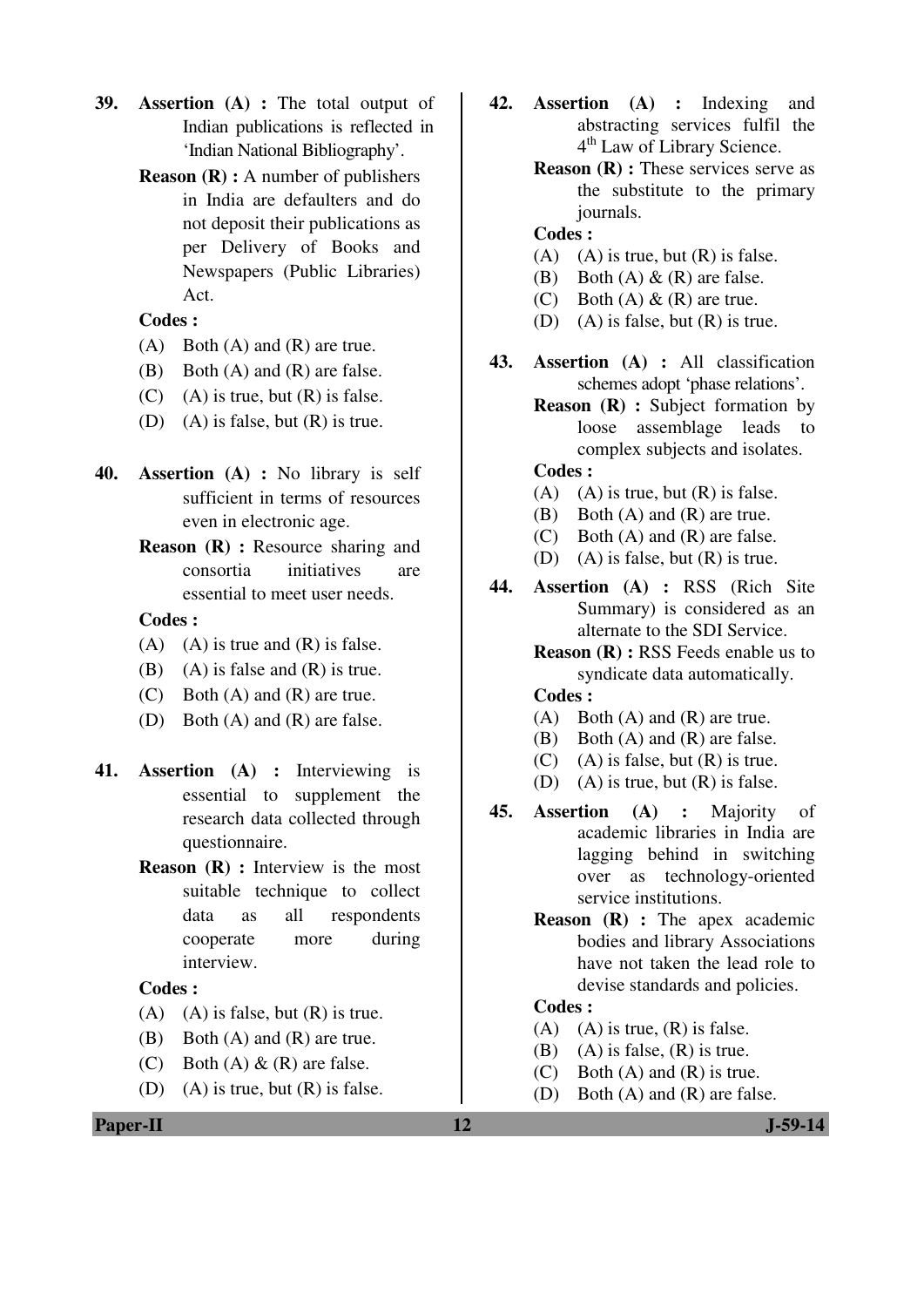- 39. **अभिकथन** (A) : इंडियन नेशनल बिबुलिओग्राफी में भारतीय प्रकाशनों के कुल उत्पादन की उपेक्षा की गई है ।
	- **कारण (R)** : भारत में कई प्रकाशक चककर्ता हैं और अपने प्रकाशनों को पुस्तक तथा समाचारपत्र सुपुर्दगी (सार्वजनिक पुस्तकालय) अधिनियम के अनुसार जमा नहीं कराते हैं ।

कोड :

- $(A)$   $(A)$  और  $(R)$  दोनों सत्य हैं।
- $(B)$   $(A)$  और  $(R)$  दोनों असत्य हैं।
- (C)  $(A)$  सत्य है, परन्तु (R) असत्य है।
- $(D)$   $(A)$  असत्य है, परन्तु  $(R)$  सत्य है।
- **40. अभिकथन (A)** : इलैक्ट्रोनिक युग में भी कोई भी पस्तकालय संसाधनों के सम्बन्ध में आत्म-निर्भर नहीं है ।
	- **कारण (R)** : उपयोक्ता की आवश्यकताओं को पुरा करने के लिये संसाधनों को आपस में बाँटना तथा कॅन्सॉर्शिया प्रयास अनिवार्य हैं ।

कोड :

- $(A)$   $(A)$  सत्य है और  $(R)$  असत्य है ।
- (B) (A) असत्य है और (R) सत्य है।
- (C)  $(A)$  और  $(R)$  दोनों सत्य हैं।
- (D)  $(A)$  और  $(R)$  दोनों असत्य हैं।
- **41. अभिकथन (A)** : प्रश्नावली के द्वारा संग्रहीत शोध आँकड़ों को अनुपूरित करने के लिए साक्षात्कार करना आवश्यक है ।
	- **कारण (R)** : आँकड़ा संग्रहण के लिए साक्षात्कार सर्वाधिक उपयुक्त तकनीक है. क्योंकि सभी उत्तरदाता साक्षात्कार के दौरान अधिक सहयोग करते हैं ।

#### कोड :

- $(A)$   $(A)$  असत्य है, परन्तु  $(R)$  सत्य है।
- $(B)$   $(A)$  और  $(R)$  दोनों सत्य हैं।
- (C)  $(A)$  और  $(R)$  दोनों असत्य हैं।
- (D)  $(A)$  सत्य है, परन्तु (R) असत्य है।
- **42. अभिकथन (A)** : अनक्रमणीकरण तथा सारकरण सेवाएँ पुस्तकालय विज्ञान के चतर्थ सत्र को परिपूर्ण करती हैं । **कारण (R)** : ये सेवाएँ प्राथमिक पत्रिकाओं के स्थानापन्न के रूप में कार्य करती हैं । कोड :  $(A)$   $(A)$  सत्य है, परन्तु  $(R)$  असत्य है।  $(B)$   $(A)$  और  $(R)$  दोनों असत्य हैं। (C)  $(A)$  और  $(R)$  दोनों सत्य हैं ।  $(D)$   $(A)$  असत्य है, परन्तु  $(R)$  सत्य है। 43. **अभिकथन (A)** : समस्त वर्गीकरण पद्धतियाँ (स्कीमें) 'दशा सम्बन्ध' (फेज़ रिलेशनस) को अपनाती हैं । **कारण (R)** : शिथिल समुच्चय द्वारा विषयवस्त् का गठन जटिल विषयों तथा एकलों को ओर प्रवृत्त करता है । कोड :  $(A)$   $(A)$  सत्य है और  $(R)$  असत्य है ।  $(B)$   $(A)$  और  $(R)$  दोनों सत्य हैं। (C)  $(A)$  और  $(R)$  दोनों असत्य हैं।
	- $(D)$   $(A)$  असत्य है, परन्तु  $(R)$  सत्य है ।
- **44. अभिकथन (A)** : आर.एस.एस. (रिच साइट समरी) को एस.डी.आई. सेवा का विकल्प समझा जाता है ।
	- **कारण (R)** : आर.एस.एस. फीड्स हमें डेटा को स्वचालित रूप से सिंडिकेट करने में सहायता करता है ।

कोड $\,\cdot\,$ 

- (A) (A) और (R) दोनों सत्य हैं।
- $(B)$   $(A)$  और  $(R)$  दोनों असत्य हैं।
- $(C)$   $(A)$  असत्य है, परन्तु  $(R)$  सत्य है ।
- (D) (A) सत्य है, परन्तु (R) असत्य है।
- **45. अभिकथन (A)** : भारत में अधिकांश शैक्षणिक<br>पस्तकालय प्रोद्योगिकी-उन्मख सेवा प्रौद्योगिकी-उन्मख संस्थानों के रूप में तबदील होने में पीछे रह गए हैं ।
	- **कारण (R)** : शीर्ष शैक्षणिक निकायों तथा पुस्तकालय संघों ने मानक तथा नीतियाँ त्रैयार करने में अग्रणी भुमिका नहीं अदा की है ।

#### कोड :

- $(A)$   $(A)$  सत्य है, और  $(R)$  असत्य है ।
- (B) (A) असत्य है और (R) सत्य है ।
- (C)  $(A)$  और  $(R)$  दोनों सत्य हैं ।
- (D)  $(A)$  और  $(R)$  दोनों असत्य हैं।

 **J-59-14 13 Paper-II**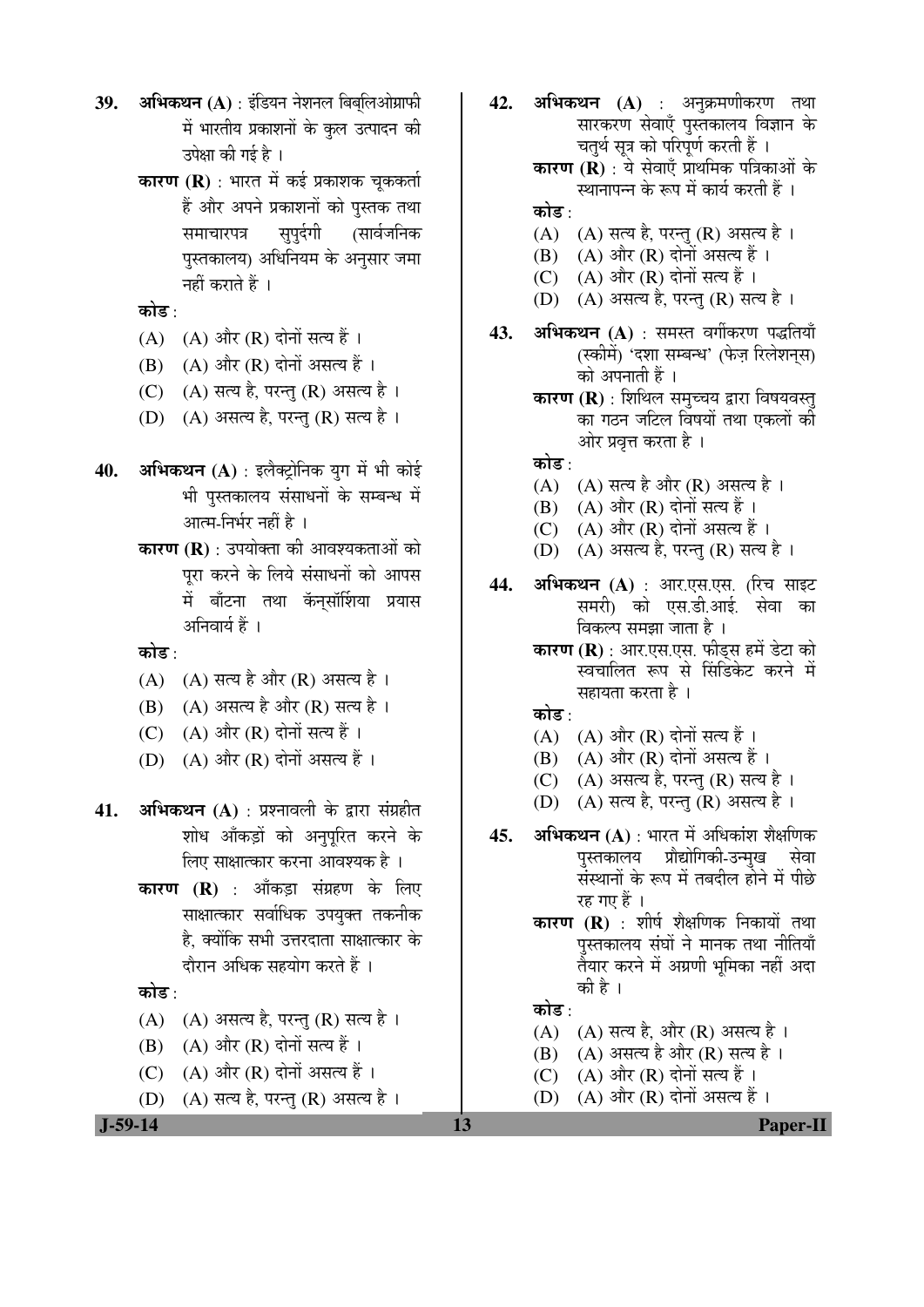Read the passage given below and answer the questions based on your understanding of the passage (Question Nos. **46 – 50**) :

As the global information landscape<br>singly facilitate the sharing, increasingly<br>repurposing and dissemination of information, the ways in which students are accustomed to interacting with information resources are also changing. For some new students to universities, their understanding of referencing is based solely on fear (McGowan, 2005) and many are familiar wit the basic concept of plagiarism. Some students bring with them the academic process that served them well at school – however, these are not suitable at Universities (Chanock, 2008). Students understand they should not copy words without referencing, but fail to grasp the reasons why; the reasons are not explicit and often cloaked in unfamiliar and impenetrable academic language. Pak's (2003) review of literature proved as a handy summation of the investigations, research, and thinking about plagiarism prior to the implementation of various plagiarism detection software products. There are three main schools of thought in referencing and plagiarism discourse. A punitive approach which focuses on the idea that students often deliberately engage in plagiarism and that the appropriate response is one of punishment (Blum, 2009; Sutherland – Smith, 2010; Bilic – Zulle, et. al. 2008). A Restorative Justice approach, however, suggests that plagiarism is in fact an act against a community (in this case, a community of students), and that steps need to be taken to restore a level of balance (Wenzel; et. al. 2010; Karp and Conrad, 2005; Karp, 2009; Dickson, etc. al. 2009).

 An educational approach that espouses that the best method of reducing plagiarism is to educate and support students. Marking criteria and assessment tasks should be linked to building referencing skills (especially in the first year) and ensure that the students learn these skills in a discipline related context (Jaschik; 2008). The approach of both the University of Southern Queensland (USQ) and Swinburne University of Technology is clearly aligned with the third school of

thought. Students lack proper understanding of the purposes of referencing. For them, referencing and citing is linked to just words, not ideas (Jackson, 2006), so referencing is regarded as separate to the writing process, instead of an integral part. To help students develop good writing and<br>referencing practices, it is useful if practices, it is useful if universities help them understand the research culture of tertiary study. Faculties need to make their referencing rules explicit<br>and lectures should provide useful provide exemplars within courses.

- **46.** Understanding of new students on Referencing is based on<br>(A) Plagiarism
	- (A) Plagiarism
	- Fear
	- (C) Ability to write
	- (D) Insatiable desire to learn
- **47.** An appropriate response to deliberate act of plagiarism according to punitive school of thought is
	- (A) to debar the student from library use
	- (B) to orient the student about plagiarism
	- (C) to award punishment
	- (D) to make him learn about referencing
- **48.** To restore a 'level of balance' is advocated/reflected in
	- (A) Deterrent Approach
	- (B) Reformative Approach
	- (C) Punitive Approach
	- (D) Restorative Approach
- **49.** 'Educational approach' which aims at reducing plagiarism should be linked with
	- (A) Building referencing skills of the students
	- (B) inculcating reading habits of the students
	- (C) building students as information literate
	- (D) ignorance of the students on methods of social research
- **50.** Lack of understanding of students about referencing is linked to their<br>(A) Ideas (B) Words (A) Ideas (B) Words<br>(C) Experience (D) Intuition
	- $(C)$  Experience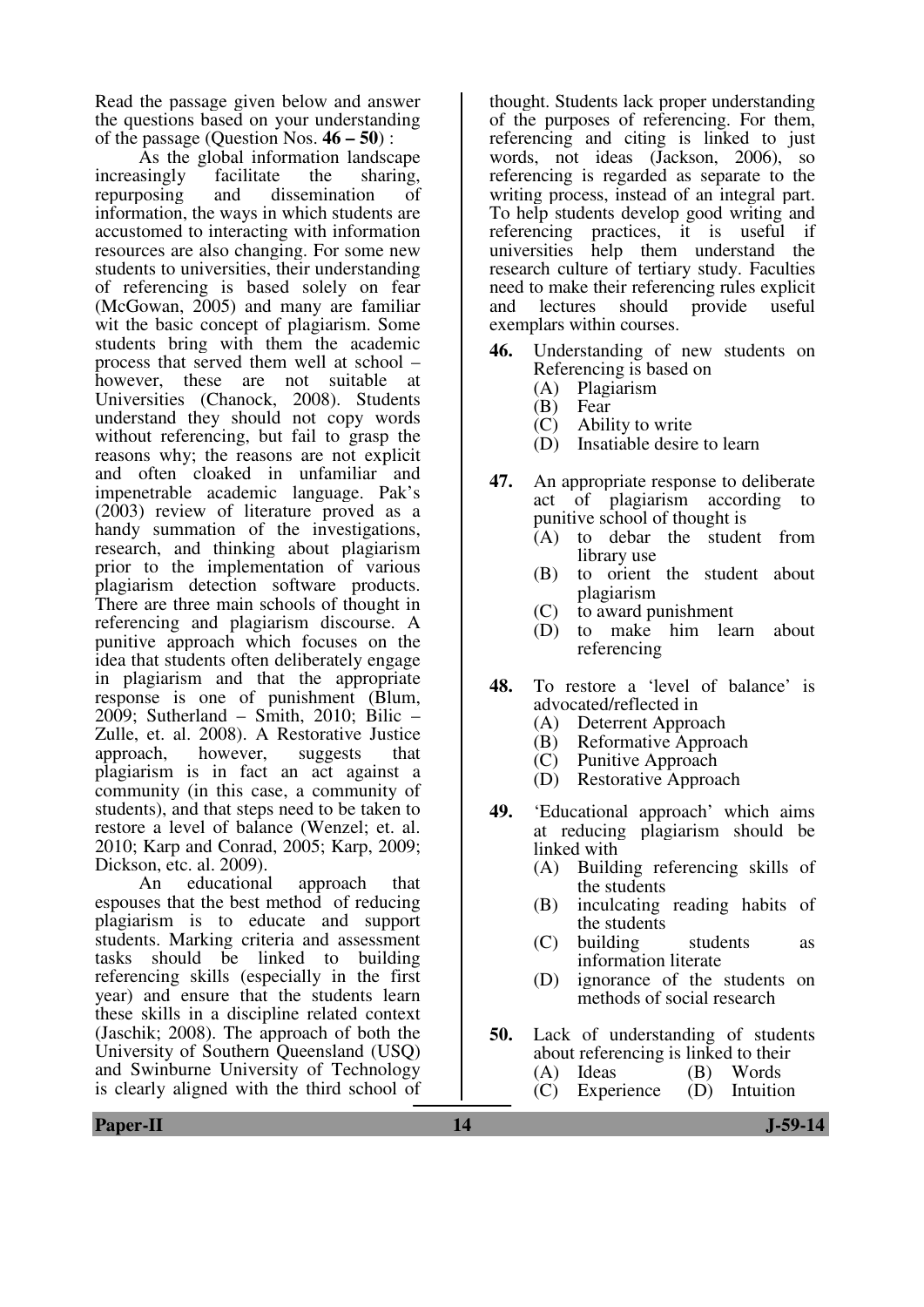निम्नलिखित अनुच्छेद को पढ़िए और उसके बोधन के आधार पर पुछे गए प्रश्नों का उत्तर दीजिए : (प्रश्न **46** से **50** तक।

वैश्विक सूचना परिदृश्य सूचना की साझेदारी, पुनरुद्देश्यों तथा प्रसारण को सुगम कर दिया है, साथ ही जिस प्रकार से विद्यार्थी सूचना संसाधनों के साथ अंतर्क्रिया करने के अभ्यस्त हो रहे हैं, वह भी बदल रहा है । विश्वविद्यालयों में कुछ नये विद्यार्थियों के लिये, संदर्भीकरण की समझ केवल डर पर आधारित होती है (मैकगोवन, 2005) और बहत से विद्यार्थी साहित्यिक चोरी की मुलभुत अवधारणा से परिचित होते हैं । कुछ विद्यार्थी स्कल से अकादमिक प्रक्रिया को साथ लाते हैं. जिसने उनकी मदद की होती है - फिर भी, यह विश्वविद्यालयों में उपयक्त नहीं होती हैं (चानोक, 2008) । विद्यार्थी समझते हैं कि उन्हें संदर्भीकरण के बगैर शब्दों को कॉपी नहीं करना चाहिये, परन्तु कारण नहीं समझ पाते कि क्यों: कारण सुस्पष्ट नहीं होते हैं और प्राय: अपरिचित तथा अज्ञेय अकादमिक भाषा में छिपे होते हैं । साहित्यिक चोरी की खोज के विभिन्न <u>सॉफ्टवेयर उत्पादों के क्रियान्वयन से पूर्व, पाक (2003)</u> द्वारा की गई साहित्य समीक्षा. साहित्यिक चोरी के बारे में <u>जाँच, शोध तथा सोच-विचार का संक्षिप्त सार संक्षेपिका</u> सिद्ध हुआ । संदर्भीकरण तथा साहित्यिक चोरी पद्धति के सम्बन्ध में तीन मुख्य विचारधाराएँ हैं । दंडात्मक उपागम (या दष्टिकोण) जो इस विचार पर फोकस करता है कि विद्यार्थी प्राय:जानबूझकर साहित्यिक चोरी करते हैं और इसका उपयुक्त प्रत्युत्तर दंड ही है (ब्लम, 2009: सदरलैंड-स्मिथ, 2010: बिलिक-जले एवं अन्य, 2008) । फिर भी, पुन:स्थापनीय/पुनरुद्धार सम्बन्धी <u>न्याय उपागम बताता है कि साहित्यिक चोरी वास्तव में</u> समुदाय के विरुद्ध कृत्य है (इस प्रकरण में, विद्यार्थियों के समुदाय) और कि संतुलन का स्तर पुन:प्राप्त करने के लिये उपाय किये जाने चाहिये (वेंजल एवं अन्य, 2010; कार्प एवं कोनरेड, 2005; कार्प, 2009; डिक्सन एवं अन्य, 2009) ।

शैक्षिक उपागम जो इस बात का समर्थन करता है कि साहित्यिक चोरी को कम करने का श्रेष्ठ तरीका विद्यार्थियों को शिक्षित करना एवं उनकी सहायता करना है । अंक देने का मापदण्ड तथा मुल्यांकन के कार्य संदर्भीकरण कौशल विकास के साथ सम्बन्धित होना चाहिये (विशेष रूप से प्रथम वर्ष में) और यह सुनिश्चित करना चाहिये कि विद्यार्थी यह कौशल विषय सम्बन्धित प्रसंग में सीखें (जसचिक, 2008) । सदरन क्वीनसलैंड यूनिवर्सिटी (यू.एस.क्यू.) और स्वाइनबर्न यूनिवर्सिटी ऑफ टेकुनोलॉजी दोनों का उपागम तीसरी विचारधारा के साथ जुड़ा है । विद्यार्थियों में संदर्भीकरण के उद्देश्यों <u>को लेकर उचित समझ का अभाव है । उनके लिये</u>

संदर्भीकरण तथा उद्धरण केवल शब्दों के साथ जुड़ा है, विचारो से नहीं (जैक्सन, 2006) । इसलिये, संदर्भीकरण को लेखन प्रक्रिया का अनिवार्य हिस्सा होने के बजाय पथक भाग समझा जाता है । विद्यार्थियों को लेखन तथा संदर्भीकरण की उत्तम परिपाटियाँ सीखने में सहायता करने के लिये. यह उपयोगी होगा यदि विश्वविद्यालय उन्हें तृतीयक अध्ययन की शोध संस्कृति को समझने में सहायता प्रदान करें । संकाय सदस्यों को संदर्भीकरण के अपने नियम सुस्पष्ट बनाने चाहिये और प्राध्यापकों को पाठ्यक्रमों में उपयोगी उदाहरण प्रदान करने चाहिये ।

- 46. संदर्भीकरण के बारे में नए विद्यार्थियों की समझ किस पर आधारित है ?
	- $(A)$  साहित्यिक चोरी
	-
	- (B) डर<br>(C) लिग् िलिखने की योग्यता
	- (D) सीखने की अतोषणीय इच्छा
- **47.** दंडात्मक विचारधारा के अनुसार जानबुझकर साहित्यिक चोरी का उपयुक्त प्रत्युत्तर है
	- (A) विद्यार्थी को पुस्तकालय के उपयोग से रोक देना ।
	- (B) विद्यार्थी को साहित्यिक चोरी के बारे में अभिमुखीकरण करना ।
	- (C) दंड देना ।
	- (D) उसे संदर्भीकरण के बारे में सीखने के लिये प्रवृत्त करना ।
- **48.** 'संतुलन के स्तर' को पुन:स्थापित करने का किसमें समर्थन किया गया है ?
	- (A) निवारक उपागम
	- (B) संधारात्मक उपागम
	- (C) दंडात्मक उपागम
	- (D) पुनरूद्धार सम्बन्धी उपागम
- **49.** 'शैक्षिक उपागम' जो साहित्यिक चोरी को कम करने पर फोकस करता है किससे सम्बन्धित होना चाहिए $?$ 
	- $(A)$  विद्यार्थियों में संदर्भीकरण कौशल का विकास करना ।
	- (B) विद्यार्थियों में पढ़ने की आदतें डालना ।
	- (C) विद्यार्थियों को सूचना साक्षर बनाना ।
	- (D) सामाजिक शोध को पद्धतियों पर विद्यार्थियों की अज्ञानता ।
- **50.** विद्यार्थियों में संदर्भीकरण के बारे में समझ का अभाव किससे जुड़ा है ?
	- (A) उनके विचार (B) उनके शब्द
	- (C) अनुभव (D) अंतर्दृष्टि